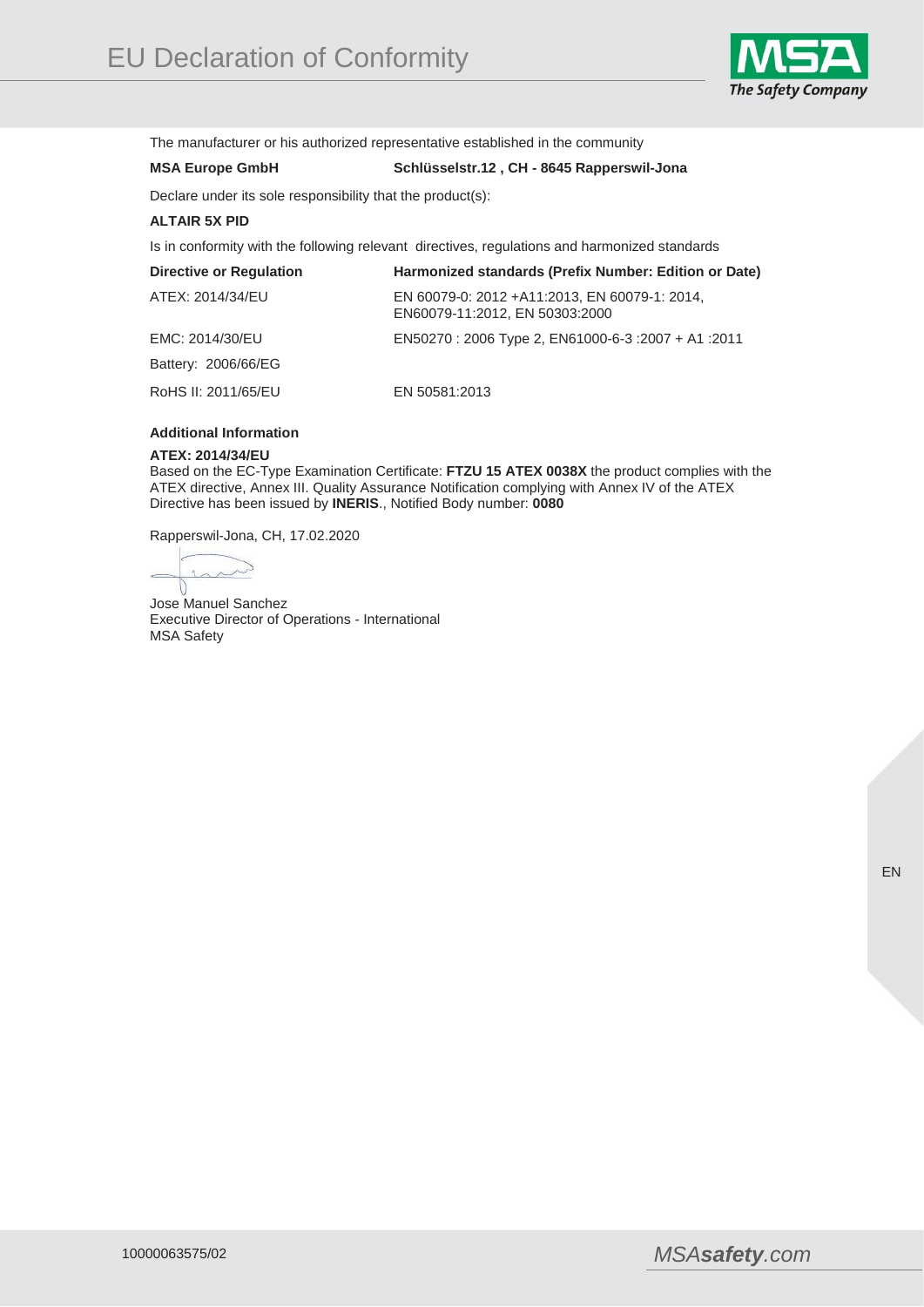

Le fabricant ou son représentant autorisé établi dans la Communauté Européenne

## **MSA Europe GmbH Schlüsselstr.12 , CH - 8645 Rapperswil-Jona**

Déclare sous sa seule responsabilité que le(s) produit(s) :

## **ALTAIR 5X PID**

Est/sont en conformité avec les directives, règlements et normes harmonisées suivants

| Directive ou Réglement | Normes harmonisées (Numéro : Edition ou Date)                                   |
|------------------------|---------------------------------------------------------------------------------|
| ATEX: 2014/34/EU       | EN 60079-0: 2012 +A11:2013, EN 60079-1: 2014,<br>EN60079-11:2012, EN 50303:2000 |
| EMC: 2014/30/EU        | EN50270 : 2006 Type 2, EN61000-6-3 : 2007 + A1 : 2011                           |
| Battery: 2006/66/EG    |                                                                                 |
| RoHS II: 2011/65/EU    | EN 50581:2013                                                                   |

## **Informations complémentaires**

#### **ATEX: 2014/34/EU**

Basé sur l'attestation d'examen de type CE : **FTZU 15 ATEX 0038X** le produit est en conformité avec la Directive ATEX, Annexe III. La Notification d'Assurance Qualité conforme à l'Annexe IV de la Directive ATEX a été émise par **INERIS**, Organisme Notifié numéro : **0080**

Rapperswil-Jona, CH, 17.02.2020

Λ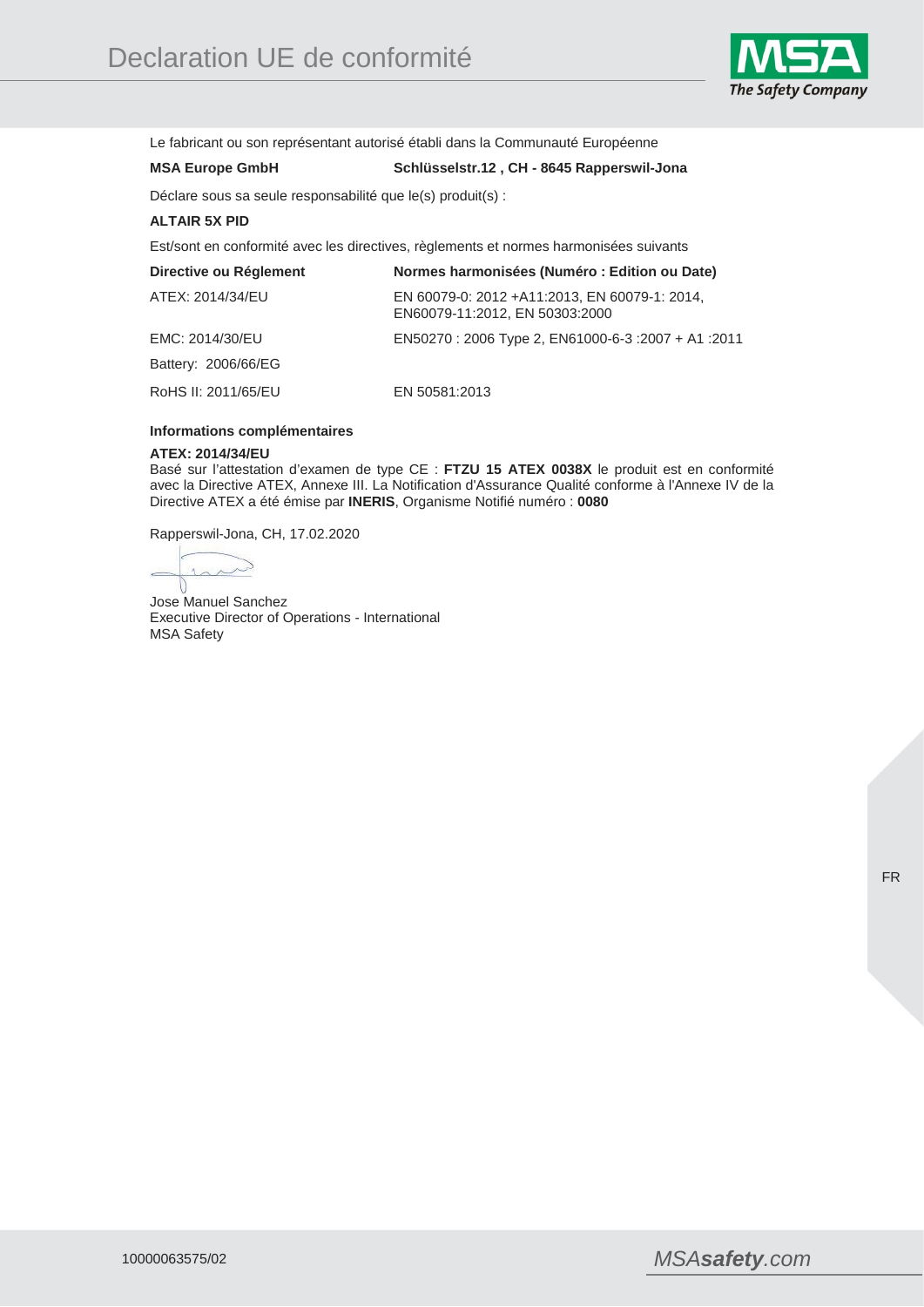

Der Hersteller oder sein in der EU ansässiger Bevollmächtigter

# **MSA Europe GmbH Schlüsselstr.12 , CH - 8645 Rapperswil-Jona**

erklärt in alleiniger Verantwortung, dass das/die Produkt(e):

## **ALTAIR 5X PID**

den folgenden relevanten Richtlinien, Verordnungen und harmonisierten Normen entspricht.

| <b>Richtlinie oder Verordnung</b> | Angewandte Norm (Prefix Nummer: Edition oder Datum)                             |
|-----------------------------------|---------------------------------------------------------------------------------|
| ATEX: 2014/34/EU                  | EN 60079-0: 2012 +A11:2013, EN 60079-1: 2014,<br>EN60079-11:2012, EN 50303:2000 |
| EMC: 2014/30/EU                   | 2011: EN50270 : 2006 Type 2, EN61000-6-3 : 2007 + A1 : 2011                     |
| Battery: 2006/66/EG               |                                                                                 |
| RoHS II: 2011/65/EU               | EN 50581:2013                                                                   |

# **Zusatzinformationen**

## **ATEX: 2014/34/EU**

Basierend auf der EG-Baumusterprüfbescheinigung: **FTZU 15 ATEX 0038X** entspricht das Produkt der ATEX-Richtlinie, Anhang III. Die qualitätsüberwachende Stelle ist gemäß Anhang IV der ATEX-Richtlinie **INERIS**., Nummer der benannten Stelle: **0080**

Rapperswil-Jona, CH, 17.02.2020

سر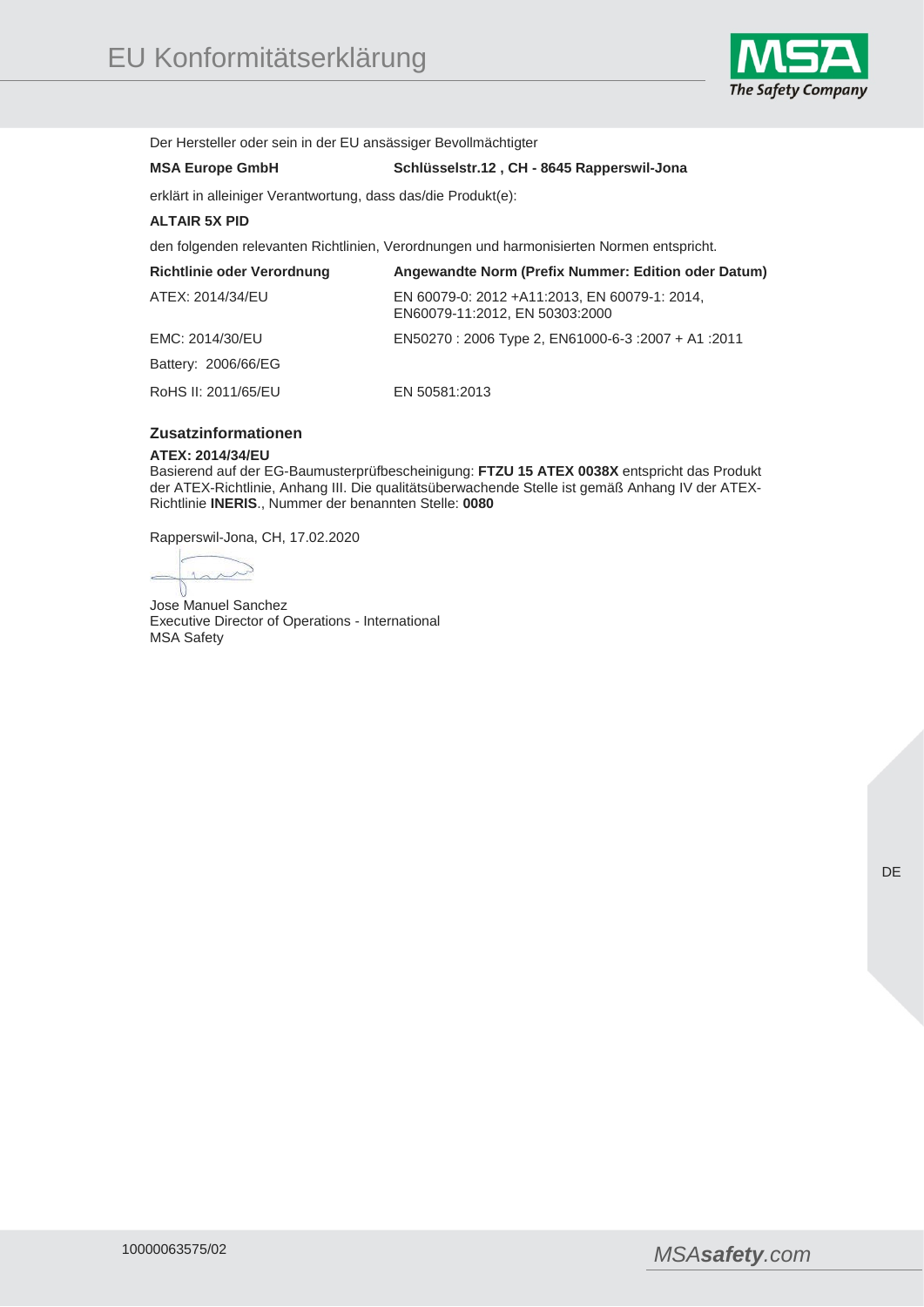

Producent lub jego upoważniony przedstawiciel mający siedzibę we wspólnocie

# **MSA Europe GmbH Schlüsselstr.12 , CH - 8645 Rapperswil-Jona**

Oświadcza na swoją wyłączną odpowiedzialność, że produkt (y):

## **ALTAIR 5X PID**

Jest zgodny z następującymi odpowiednimi dyrektywami, rozporządzeniami i normami zharmonizowanymi.

| Dyrektywa lub rozporządzenie | Normy zharmonizowane (numer prefiksu: wydanie lub<br>data)                      |
|------------------------------|---------------------------------------------------------------------------------|
| ATEX: 2014/34/EU             | EN 60079-0: 2012 +A11:2013, EN 60079-1: 2014,<br>EN60079-11:2012, EN 50303:2000 |
| EMC: 2014/30/EU              | EN50270: 2006 Type 2, EN61000-6-3: 2007 + A1: 2011                              |
| Battery: 2006/66/EG          |                                                                                 |
| RoHS II: 2011/65/EU          | EN 50581:2013                                                                   |

## **Dodatkowe informacje**

#### **ATEX: 2014/34/EU**

Na podstawie certyfikatu badania typu WE: **FTZU 15 ATEX 0038X** produkt jest zgodny z dyrektywą ATEX, załącznik III. Powiadomienie o zapewnieniu jakości zgodne z załącznikiem IV do dyrektywy ATEX zostało wydane przez **INERIS**, numer jednostki notyfikowanej: **0080** .

Rapperswil-Jona, CH, 17.02.2020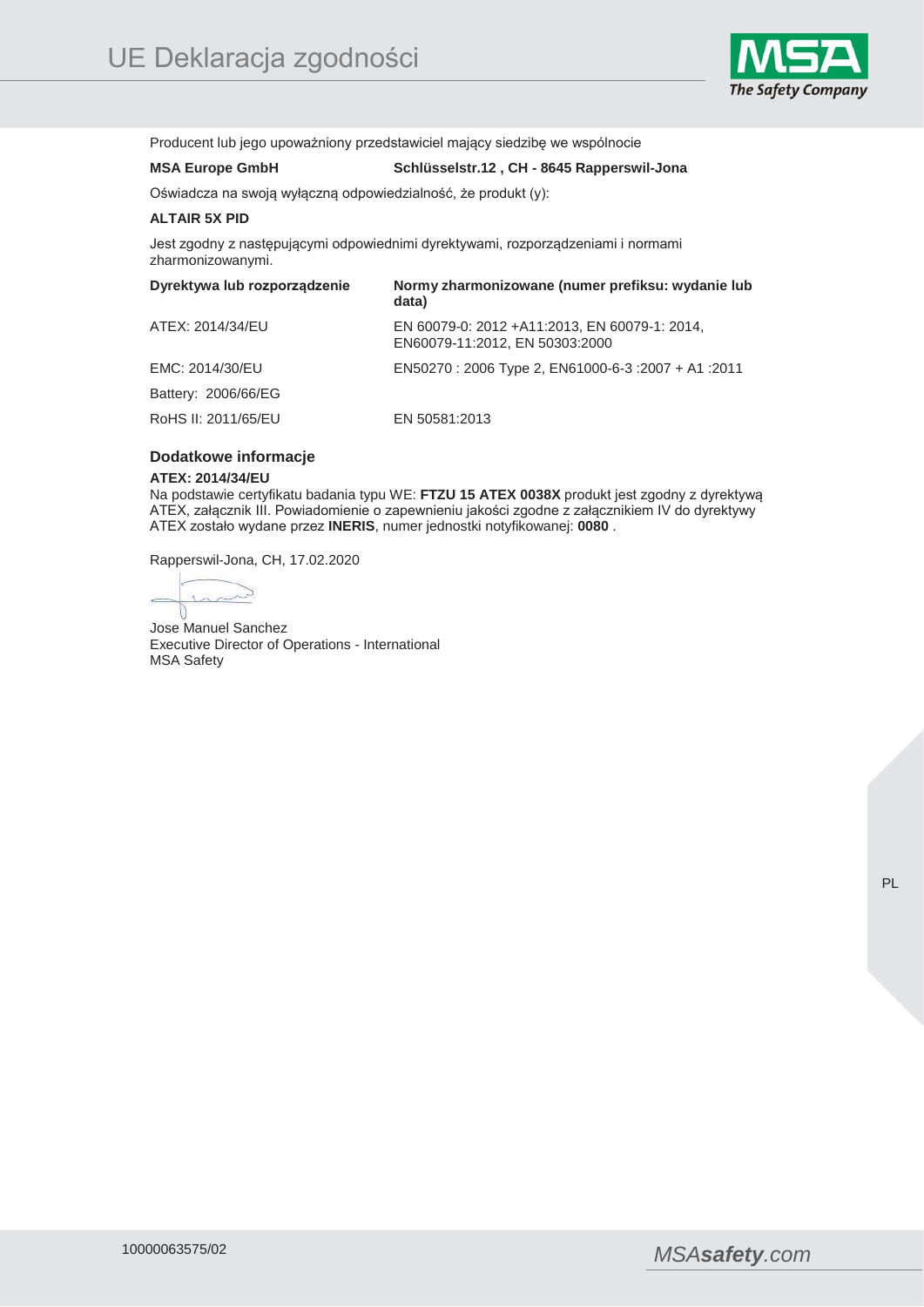

Производителят или негов упълномощен представител в Общността

MSA Europe GmbH **Schlüsselstr.12 , CH - 8645 Rapperswil-Jona** 

## Декларира на своя отговорност, че продуктът/продуктите:

## **ALTAIR 5X PID**

е/са в съответствие със съответните долупосочени директиви, регламенти и хармонизирани стандарти

| Директива или регламент | Хармонизирани стандарти (префикс номер: издание<br>или дата)                    |
|-------------------------|---------------------------------------------------------------------------------|
| ATEX: 2014/34/EU        | EN 60079-0: 2012 +A11:2013, EN 60079-1: 2014,<br>EN60079-11:2012, EN 50303:2000 |
| EMC: 2014/30/EU         | EN50270: 2006 Type 2, EN61000-6-3: 2007 + A1: 2011                              |
| Battery: 2006/66/EG     |                                                                                 |
| RoHS II: 2011/65/EU     | EN 50581:2013                                                                   |

#### **Допълнителна информация**

#### **ATEX: 2014/34/EU**

Въз основа на сертификата за ЕО изследване на типа: **FTZU 15 ATEX 0038X** продуктът отговаря на Директивата за АТЕХ (Директива за хармонизиране на законодателствата на държавите членки относно съоръженията и системите за защита, предназначени за използване в потенциално експлозивна атмосфера), приложение III. Известие за осигуряване на качеството, отговарящо на приложение IV на Директивата за АТЕХ, е издадено от **INERIS**, номер на нотифицирания орган: **0080**

Раперсвил-Йона, Швейцария, 17.02.2020

 $\lambda$  $\sim$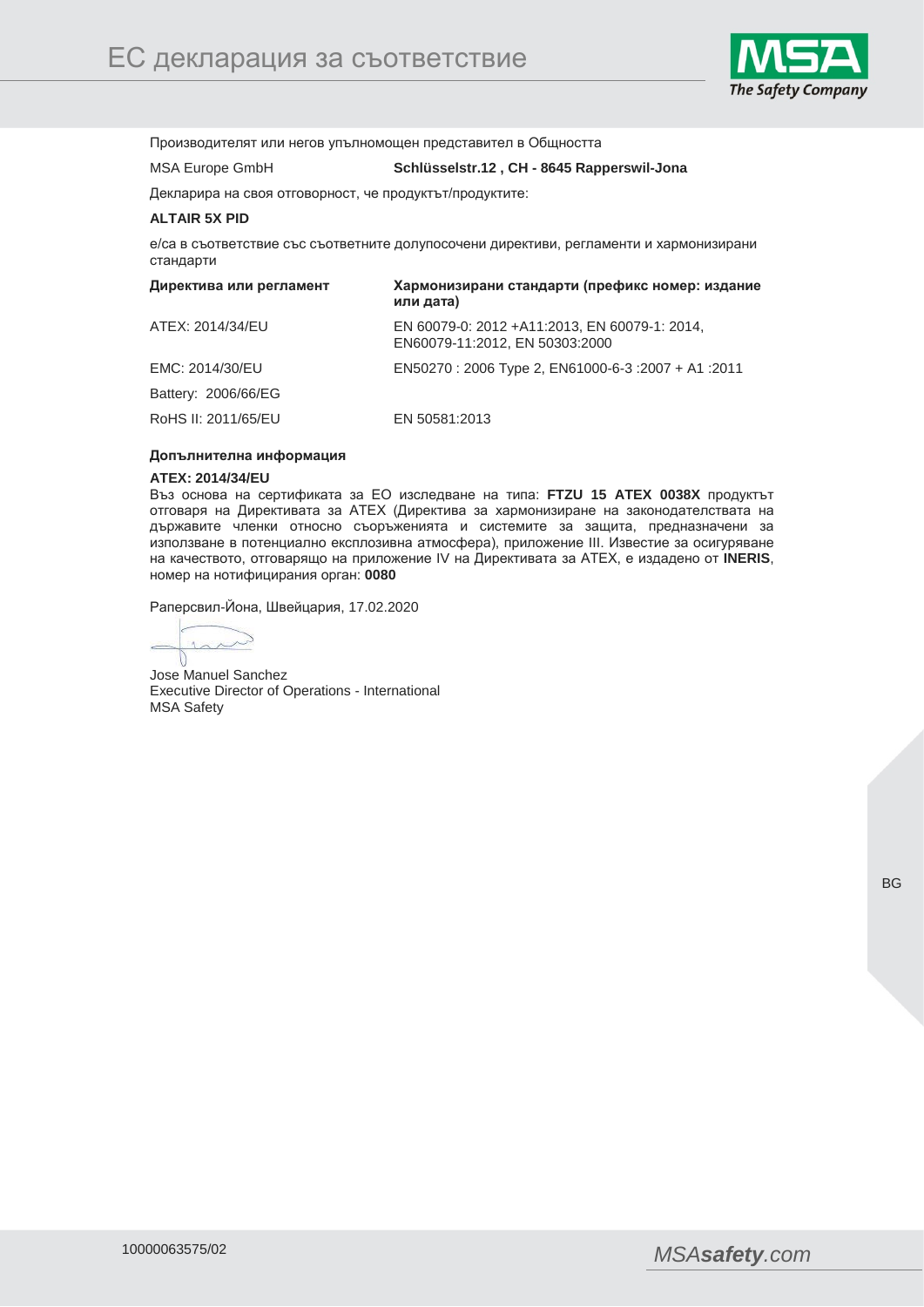

Výrobce nebo jeho autorizovaný zástupce v EU

MSA Europe GmbH **Schlüsselstr.12 , CH - 8645 Rapperswil-Jona** 

prohlašuje na svou vlastní odpovědnost, že produkty:

## **ALTAIR 5X PID**

vyhovují ustanovením následujících příslušných směrnic, předpisů a harmonizovaných norem:

| Směrnice nebo Nařízení | Harmonizované normy (Předčíslí: vydání nebo datum)                              |
|------------------------|---------------------------------------------------------------------------------|
| ATEX: 2014/34/EU       | EN 60079-0: 2012 +A11:2013, EN 60079-1: 2014,<br>EN60079-11:2012, EN 50303:2000 |
| EMC: 2014/30/EU        | 2011: 41 + 2007 1000-6-3 + 2007 EN50270 : 2006 Type 2, EN61000-6-3              |
| Battery: 2006/66/EG    |                                                                                 |
| RoHS II: 2011/65/EU    | EN 50581:2013                                                                   |

## **Další informace**

## **ATEX: 2014/34/EU**

Na základě zkušebního protokolu ES: **FTZU 15 ATEX 0038X** produkt vyhovuje požadavkům Směrnice ATEX, Příloha III. Oznámení o zajištění jakosti v souladu s Přílohou IV směrnice ATEX vyhotovil **INERIS**, číslo oznámeného subjektu: **0080**

Rapperswil-Jona, CH, 17.02.2020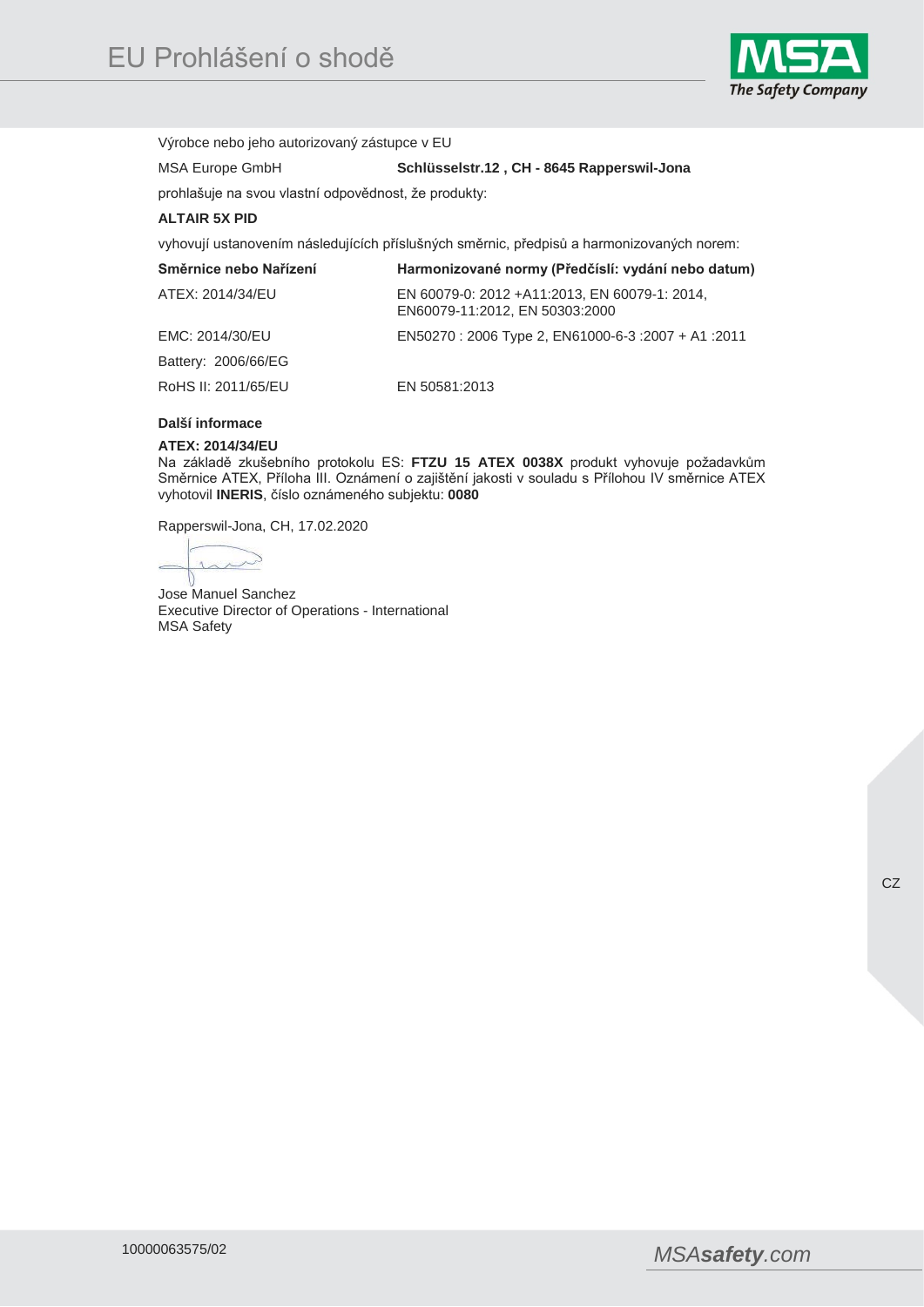

Producenten eller dennes i fællesskabet etablerede, autoriserede repræsentant

# MSA Europe GmbH **Schlüsselstr.12 , CH - 8645 Rapperswil-Jona**

erklærer på eget ansvar, at produktet/produkterne:

## **ALTAIR 5X PID**

er i overensstemmelse med følgende relevante direktiver, forordninger og harmoniserede standarder

| Direktiv eller forordning | Harmoniserede standarder (præfiks nummer: udgave<br>eller dato)                 |
|---------------------------|---------------------------------------------------------------------------------|
| ATEX: 2014/34/EU          | EN 60079-0: 2012 +A11:2013, EN 60079-1: 2014,<br>EN60079-11:2012, EN 50303:2000 |
| EMC: 2014/30/EU           | EN50270: 2006 Type 2, EN61000-6-3: 2007 + A1: 2011                              |
| Battery: 2006/66/EG       |                                                                                 |
| RoHS II: 2011/65/EU       | EN 50581:2013                                                                   |

#### **Yderligere oplysninger**

#### **ATEX: 2014/34/EU**

Baseret på EU-typegodkendelsescertifikatet: **FTZU 15 ATEX 0038X** overholder produktet ATEXdirektivet, bilag III. Kvalitetssikringsnotat i overensstemmelse med bilag IV i ATEX-direktivet er blevet udstedt af **INERIS**, bemyndiget organ nummer: **0080**

Rapperswil-Jona, CH, 17.02.2020

 $\sim$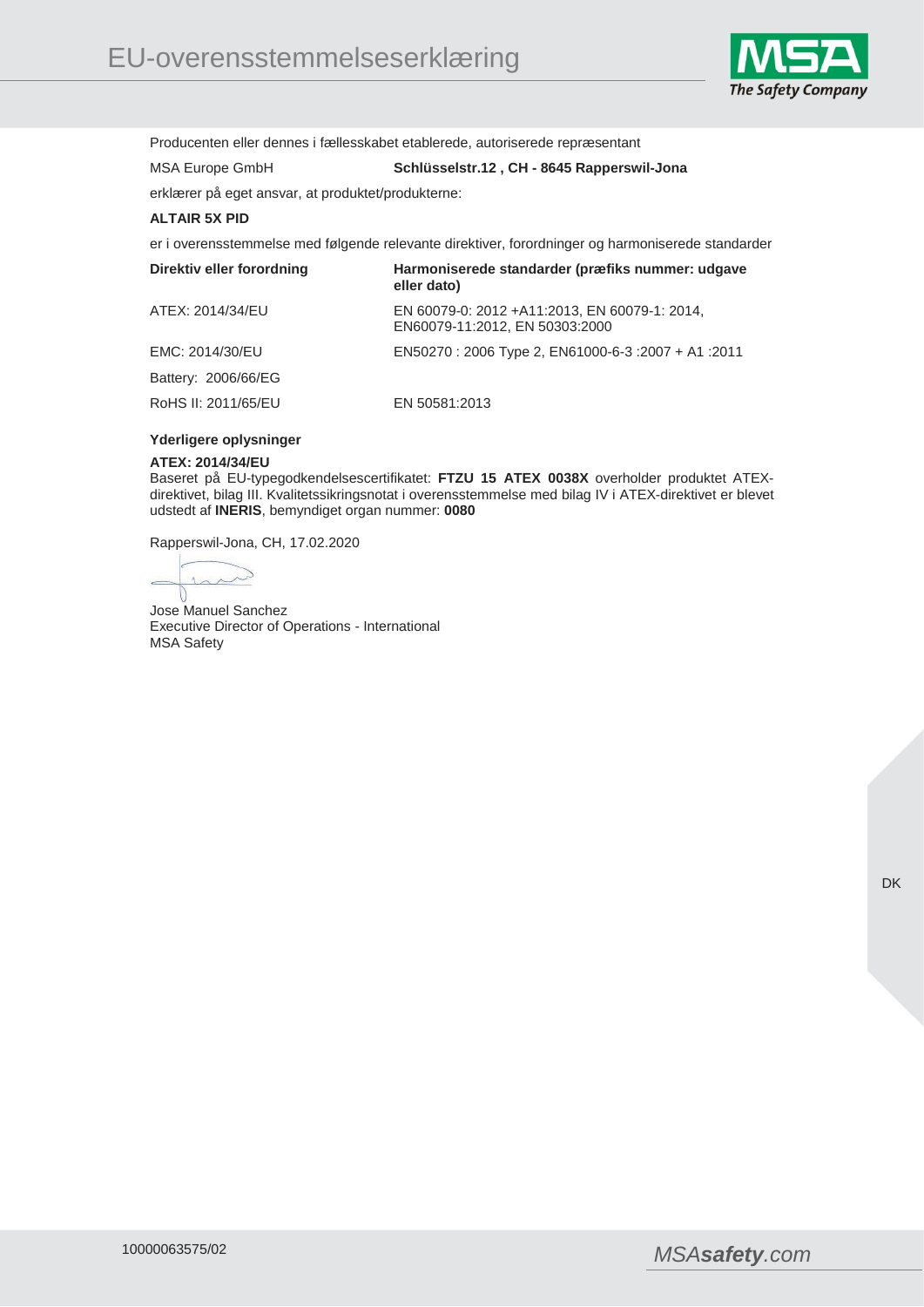

Tootja või tema volitatud esindaja selles ühenduses

## MSA Europe GmbH **Schlüsselstr.12 , CH - 8645 Rapperswil-Jona**

kinnitab oma ainuvastutusel, et toode (tooted):

## **ALTAIR 5X PID**

on kooskõlas järgmiste asjakohaste direktiivide, õigusaktide ja harmoniseeritud standarditega

| Direktiiv või õigusakt | Harmoniseeritud standardid (eesliite number: väljaanne<br>või kuupäev)          |
|------------------------|---------------------------------------------------------------------------------|
| ATEX: 2014/34/EU       | EN 60079-0: 2012 +A11:2013, EN 60079-1: 2014,<br>EN60079-11:2012, EN 50303:2000 |
| EMC: 2014/30/EU        | 2011: EN50270 : 2006 Type 2, EN61000-6-3 : 2007 + A1 : 2011                     |
| Battery: 2006/66/EG    |                                                                                 |
| RoHS II: 2011/65/EU    | EN 50581:2013                                                                   |

## **Lisateave**

#### **ATEX: 2014/34/EU**

Toetudes EÜ tüübihindamistõendile: **FTZU 15 ATEX 0038X**, vastab toode ATEX-i direktiivi III lisale. Kooskõlas ATEX-i direktiivi IV lisaga on **INERIS**, teavitatud asutuse number: **0080**, välja andnud nõuetele vastavuse tõendi.

Rapperswil-Jona, CH, 17.02.2020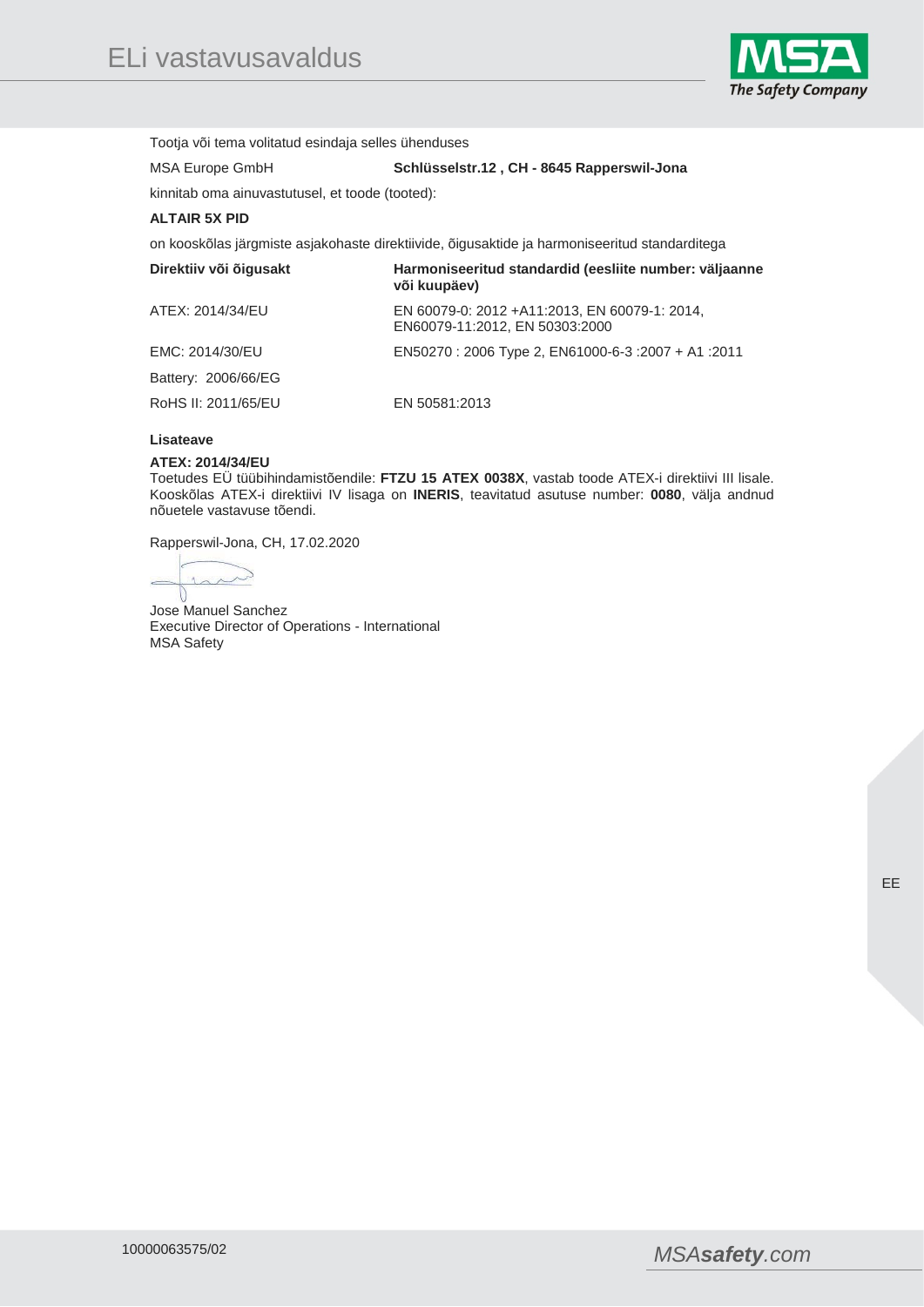

El fabricante o su representante autorizado en la comunidad

## MSA Europe GmbH **Schlüsselstr.12 , CH - 8645 Rapperswil-Jona**

Declara bajo responsabilidad propia exclusiva que el/los producto(s):

## **ALTAIR 5X PID**

Cumple(n) con las siguientes directivas, reglamentos y normas armonizadas aplicables

| Directiva o Reglamento | Normas armonizadas (número de prefijo: edición o<br>fecha)                      |
|------------------------|---------------------------------------------------------------------------------|
| ATEX: 2014/34/EU       | EN 60079-0: 2012 +A11:2013, EN 60079-1: 2014,<br>EN60079-11:2012, EN 50303:2000 |
| EMC: 2014/30/EU        | 2011: EN50270 : 2006 Type 2, EN61000-6-3 : 2007 + A1 : 2011                     |
| Battery: 2006/66/EG    |                                                                                 |
| RoHS II: 2011/65/EU    | EN 50581:2013                                                                   |

#### **Información adicional**

#### **ATEX: 2014/34/EU**

Basado en el Certificado de Examen CE de Tipo: El producto **FTZU 15 ATEX 0038X** cumple con la directiva ATEX, Anexo III. La Notificación de la Garantía de Calidad, cumpliendo con el Anexo IV de la Directiva ATEX, ha sido emitida por **INERIS**, Organismo Notificado número: **0080**

Rapperswil-Jona, CH, 17.02.2020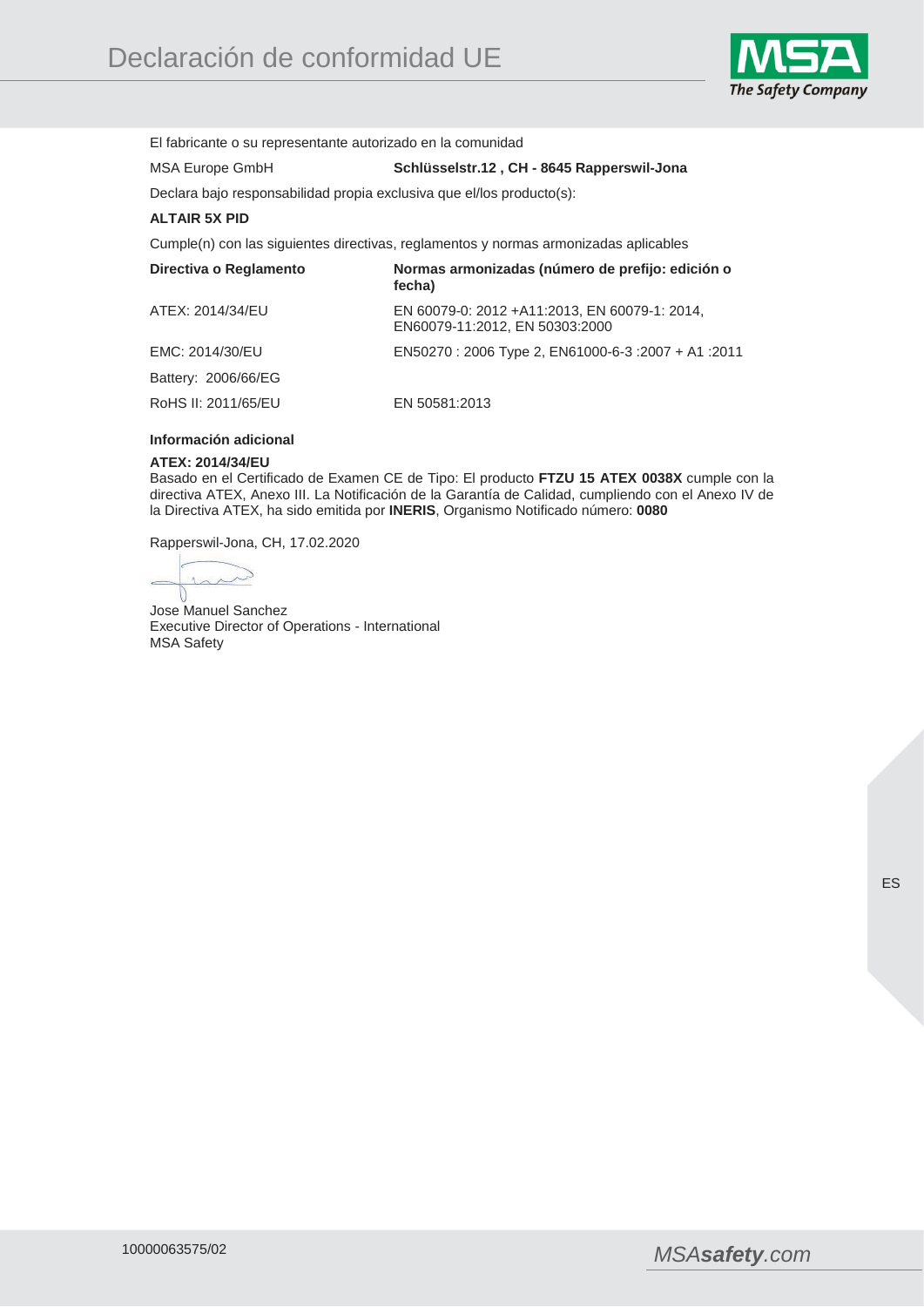

El fabricant, o el seu representant autoritzat establert en la comunitat,

## MSA Europe GmbH **Schlüsselstr.12 , CH - 8645 Rapperswil-Jona**

declara, sota la seva responsabilitat exclusiva, que el(s) producte(s):

## **ALTAIR 5X PID**

És/són conforme(s) a les següents directives, regulacions i normes harmonitzades rellevants

| Directiva o regulació | Normes harmonitzades (número de prefix: edició o data)                          |
|-----------------------|---------------------------------------------------------------------------------|
| ATEX: 2014/34/EU      | EN 60079-0: 2012 +A11:2013, EN 60079-1: 2014,<br>EN60079-11:2012, EN 50303:2000 |
| EMC: 2014/30/EU       | 2011: 41 + 2007 1000-6-3 + 2007 + 2011 EN50270 : 2006 Type 2, EN61000-6-3       |
| Battery: 2006/66/EG   |                                                                                 |
| RoHS II: 2011/65/EU   | EN 50581:2013                                                                   |

## **Informació addicional**

#### **ATEX: 2014/34/EU**

D'acord amb el certificat d'examen CE de tipus: **FTZU 15 ATEX 0038X** El producte satisfà la directiva ATEX, annex III. La notificació d'assegurament de la qualitat que satisfà l'annex IV de la directiva ATEX ha estat emesa per **INERIS** l'Organisme notificat número: **0080**

Rapperswil-Jona, CH, 17.02.2020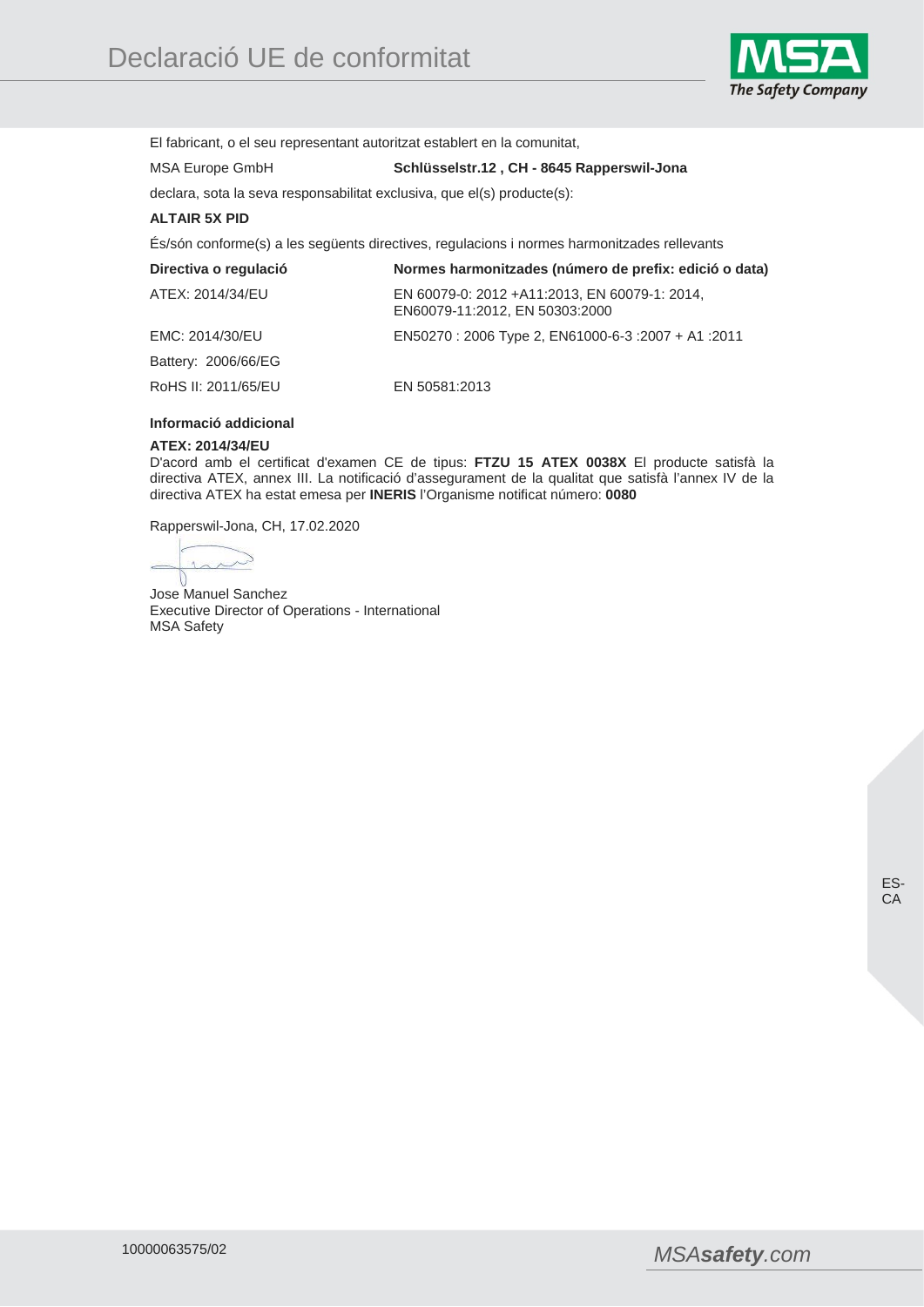

Valmistaja tai sen valtuuttama edustaja yhteisössä

MSA Europe GmbH **Schlüsselstr.12 , CH - 8645 Rapperswil-Jona** 

vakuuttaa yksinomaisella vastuullaan, että tuote/tuotteet:

### **ALTAIR 5X PID**

vastaa/vastaavat seuraavien asianmukaisten direktiivien, asetusten ja yhdenmukaistettujen standardien vaatimuksia

| Direktiivi tai asetus | Yhdenmukaistetut standardit (etuliite numero: versio tai<br>päivämäärä)         |
|-----------------------|---------------------------------------------------------------------------------|
| ATEX: 2014/34/EU      | EN 60079-0: 2012 +A11:2013, EN 60079-1: 2014,<br>EN60079-11:2012, EN 50303:2000 |
| EMC: 2014/30/EU       | 2011: EN50270 : 2006 Type 2, EN61000-6-3 : 2007 + A1 : 2011                     |
| Battery: 2006/66/EG   |                                                                                 |
| RoHS II: 2011/65/EU   | EN 50581:2013                                                                   |

## **Lisätiedot**

#### **ATEX: 2014/34/EU**

EY-tyyppihyväksyntätodistuksen: **FTZU 15 ATEX 0038X** mukainen tuote täyttää räjähdysvaarallisissa tiloissa käytettäviksi tarkoitettuja laitteita ja suojajärjestelmiä koskevan direktiivin liitteen III vaatimukset. Räjähdysvaarallisissa tiloissa käytettäviksi tarkoitettuja laitteita ja suojajärjestelmiä koskevan direktiivin liitteen IV mukaisen laadunvarmistusilmoituksen on antanut **INERIS**, ilmoitetun tarkastuslaitoksen numero: **0080**

Rapperswil-Jona, Sveitsi, 17.02.2020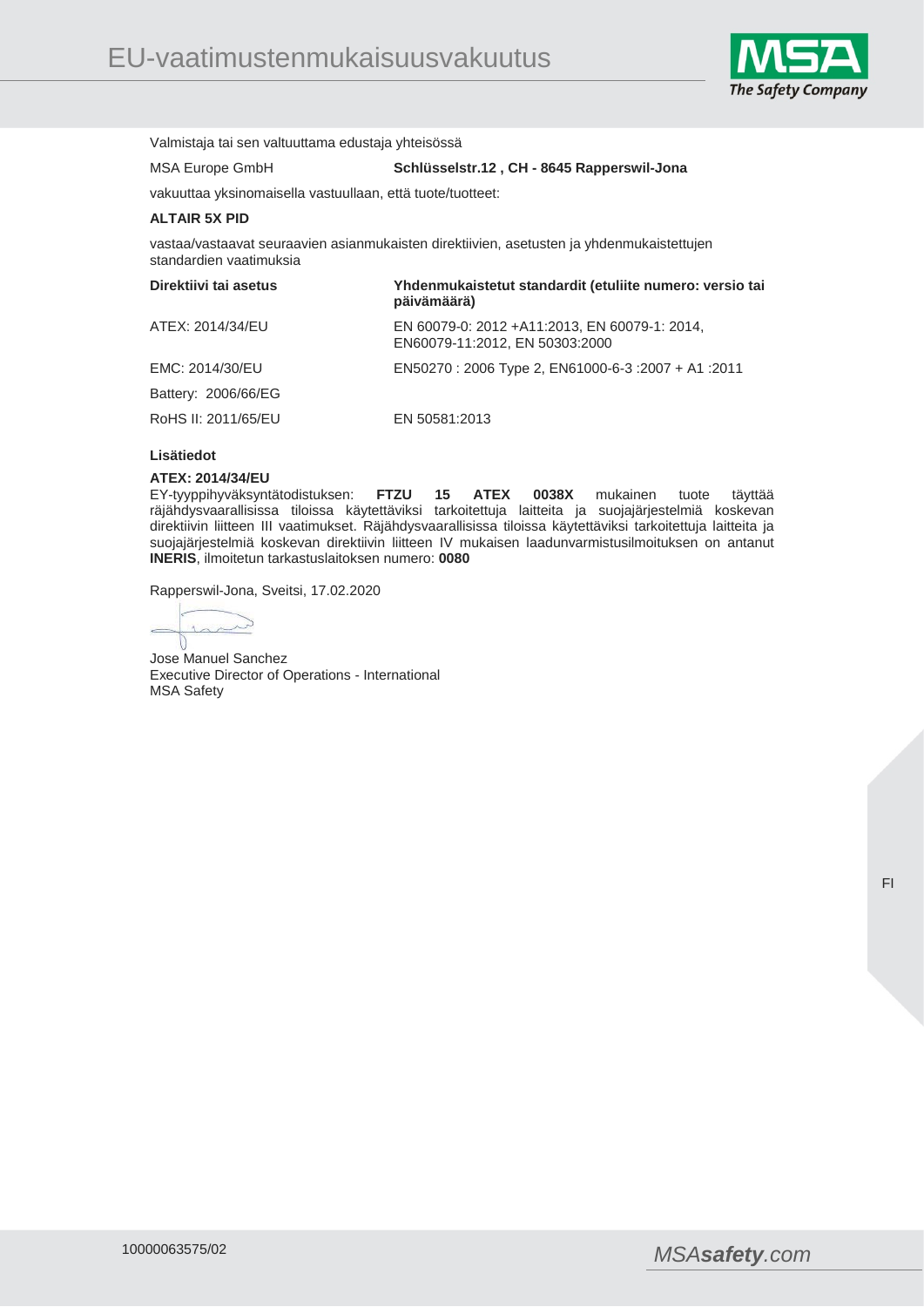

Ο κατασκευαστής ή ο εξουσιοδοτημένος αντιπρόσωπός του στην κοινότητα

# MSA Europe GmbH **Schlüsselstr.12 , CH - 8645 Rapperswil-Jona**

δηλώνει με αποκλειστική του ευθύνη ότι το προϊόν:

## **ALTAIR 5X PID**

συμμορφώνεται με τις διατάξεις των παρακάτω σχετικών οδηγιών, κανονισμών και εναρμονισμένων προτύπων

| Οδηγία ή κανονισμός | Εναρμονισμένα πρότυπα (πρόθημα, αριθμός: έκδοση ή<br>ημερομηνία)                |
|---------------------|---------------------------------------------------------------------------------|
| ATEX: 2014/34/EU    | EN 60079-0: 2012 +A11:2013, EN 60079-1: 2014,<br>EN60079-11:2012, EN 50303:2000 |
| EMC: 2014/30/EU     | 2011: EN50270 : 2006 Type 2, EN61000-6-3 : 2007 + A1 : 2011                     |
| Battery: 2006/66/EG |                                                                                 |
| RoHS II: 2011/65/EU | EN 50581:2013                                                                   |

### **Συμπληρωματικές πληροφορίες**

#### **ATEX: 2014/34/EU**

Με βάση το Πιστοποιητικό Εξέτασης τύπου ΕΚ: **FTZU 15 ATEX 0038X** Το προϊόν συμμορφώνεται με την οδηγία ATEX, παράρτημα III. Το Πιστοποιητικό Διασφάλισης Ποιότητας σύμφωνα με το παράρτημα IV της οδηγίας ATEX έχει εκδοθεί από **INERIS**, Αριθμός Κοινοποιημένου Οργανισμού: **0080**

Rapperswil-Jona, CH, 17.02.2020

 $\sim$  $\chi$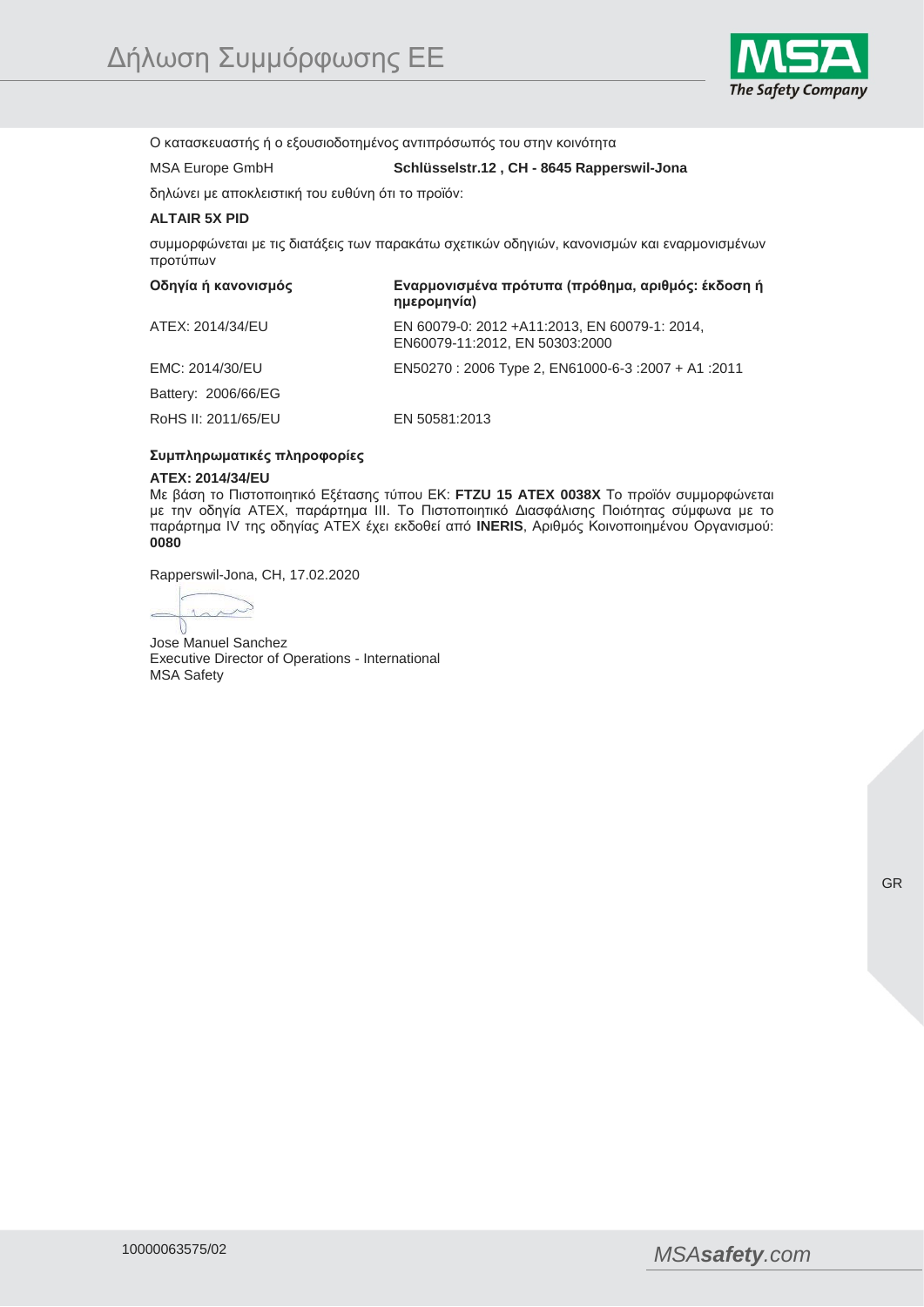

Proizvođač ili njegov ovlašteni predstavnik sa sjedištem u Zajednici

MSA Europe GmbH **Schlüsselstr.12 , CH - 8645 Rapperswil-Jona** 

# izjavljuje po svojoj punoj odgovornosti da su proizvodi:

## **ALTAIR 5X PID**

sukladni sa sljedećim važnim direktivama, propisima i usklađenim standardima

| Direktiva ili propis | Usklađeni standardi (predbroj: izdanje ili datum)                               |
|----------------------|---------------------------------------------------------------------------------|
| ATEX: 2014/34/EU     | EN 60079-0: 2012 +A11:2013, EN 60079-1: 2014,<br>EN60079-11:2012, EN 50303:2000 |
| EMC: 2014/30/EU      | 2011: EN50270 : 2006 Type 2, EN61000-6-3 : 2007 + A1 : 2011                     |
| Battery: 2006/66/EG  |                                                                                 |
| RoHS II: 2011/65/EU  | EN 50581:2013                                                                   |

## **Dodatne informacije**

#### **ATEX: 2014/34/EU**

Potvrđeno certifikatom ispitivanja tipa EC: **FTZU 15 ATEX 0038X** proizvod ispunjava zahtjeve direktive ATEX, Dodatka III. Napomenu o osiguravanju kvalitete, koja ispunjava uvjete Dodatka IV ATEX direktive, izdaje **INERIS**, broj Nadležnog tijela: **0080**

Rapperswil-Jona, CH, 17.02.2020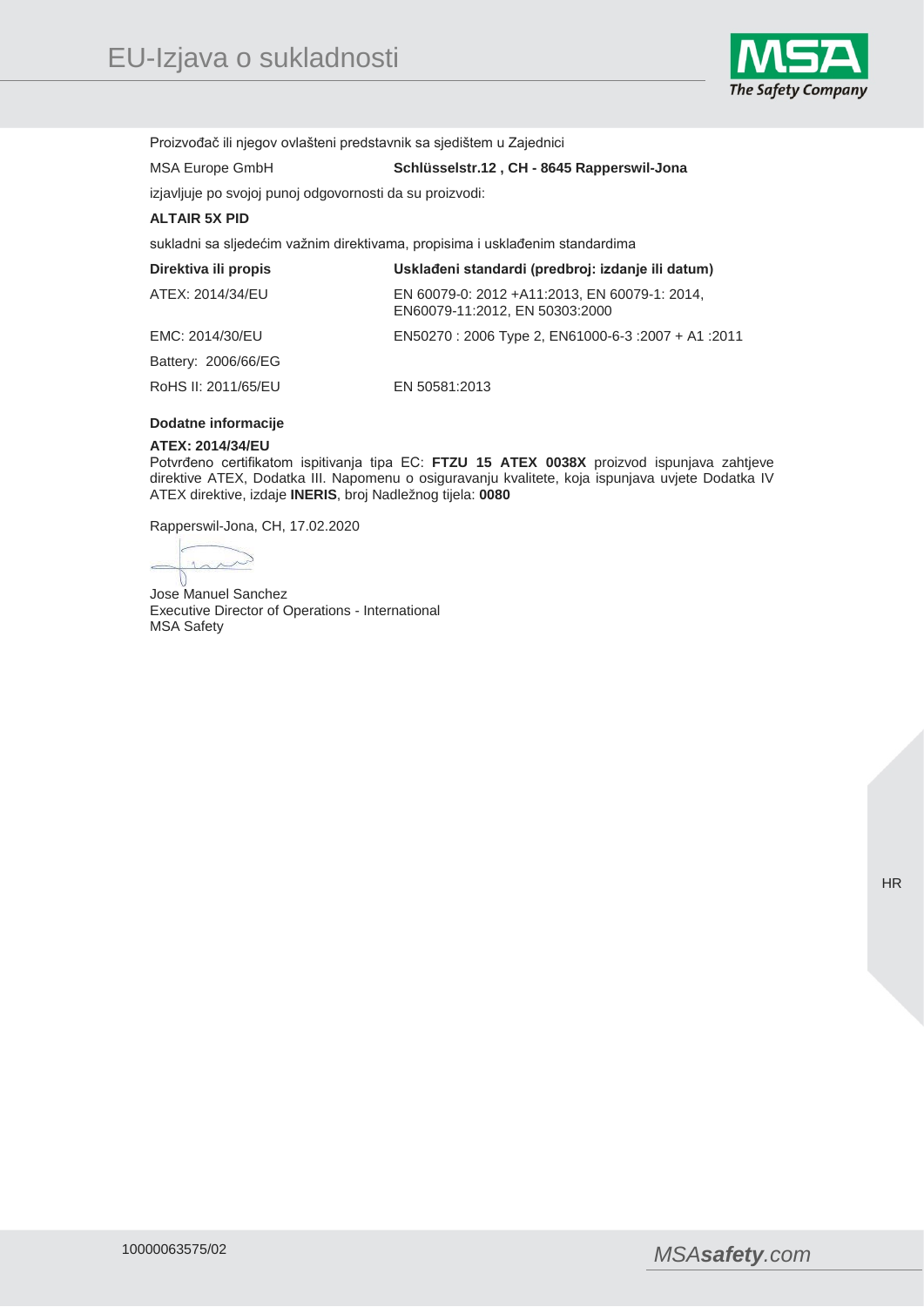

A gyártó vagy felhatalmazott helyi képviselője

MSA Europe GmbH **Schlüsselstr.12 , CH - 8645 Rapperswil-Jona** 

saját felelősségére nyilatkozik, hogy a termék(ek):

## **ALTAIR 5X PID**

megfelel(nek) az alábbi vonatkozó irányelveknek, jogszabályoknak és harmonizált szabványoknak

| Irányely vagy jogszabály | Harmonizált szabványok (előtag: kiadás vagy dátum)                              |
|--------------------------|---------------------------------------------------------------------------------|
| ATEX: 2014/34/EU         | EN 60079-0: 2012 +A11:2013, EN 60079-1: 2014,<br>EN60079-11:2012, EN 50303:2000 |
| EMC: 2014/30/EU          | EN50270 : 2006 Type 2, EN61000-6-3 :2007 + A1 :2011                             |
| Battery: 2006/66/EG      |                                                                                 |
| RoHS II: 2011/65/EU      | EN 50581:2013                                                                   |

## **További információk**

### **ATEX: 2014/34/EU**

Az EC-típusvizsgálati tanúsítvány alapján, amelynek száma **FTZU 15 ATEX 0038X** a termék megfelel az ATEX irányelv III. függelékének. Az ATEX irányelv IV. függelékének megfelelő minőségbiztosításra vonatkozó bejelentés kibocsátója a(z) **INERIS**, a bejelentés száma: **0080**

Rapperswil-Jona, CH, 17.02.2020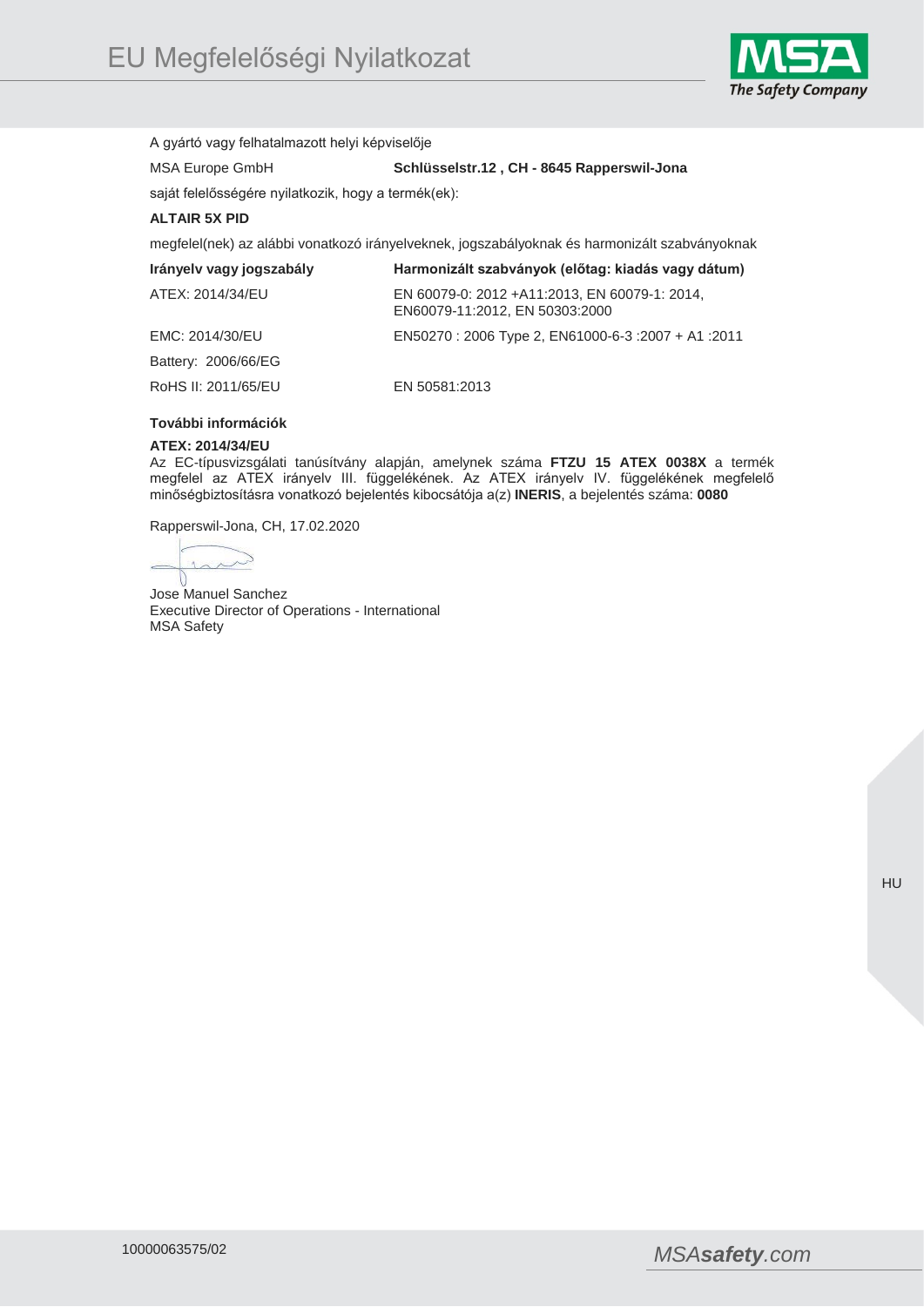

Il fabbricante o il suo mandatario stabilito nella Comunità

# MSA Europe GmbH **Schlüsselstr.12 , CH - 8645 Rapperswil-Jona**

dichiara, sotto la sua esclusiva responsabilità, che il prodotto [i prodotti]:

## **ALTAIR 5X PID**

è conforme [sono conformi] alle disposizioni delle seguenti rilevanti direttive, regolamenti e norme armonizzate

| Direttive o Regolamenti | Norme armonizzate (prefisso numero: edizione o data)                            |
|-------------------------|---------------------------------------------------------------------------------|
| ATEX: 2014/34/EU        | EN 60079-0: 2012 +A11:2013, EN 60079-1: 2014,<br>EN60079-11:2012, EN 50303:2000 |
| EMC: 2014/30/EU         | 2011: EN50270 : 2006 Type 2, EN61000-6-3 : 2007 + A1 : 2011                     |
| Battery: 2006/66/EG     |                                                                                 |
| RoHS II: 2011/65/EU     | EN 50581:2013                                                                   |

## **Informazioni supplementari**

#### **ATEX: 2014/34/EU**

In base all'attestato di esame CE del tipo: **FTZU 15 ATEX 0038X** Il prodotto è conforme alla direttiva ATEX, Allegato III. La Notifica di garanzia qualità conforme all'Allegato IV della direttiva ATEX è stata emessa da **INERIS**, numero organismo notificato: **0080**

Rapperswil-Jona, CH, 17.02.2020

 $\sim$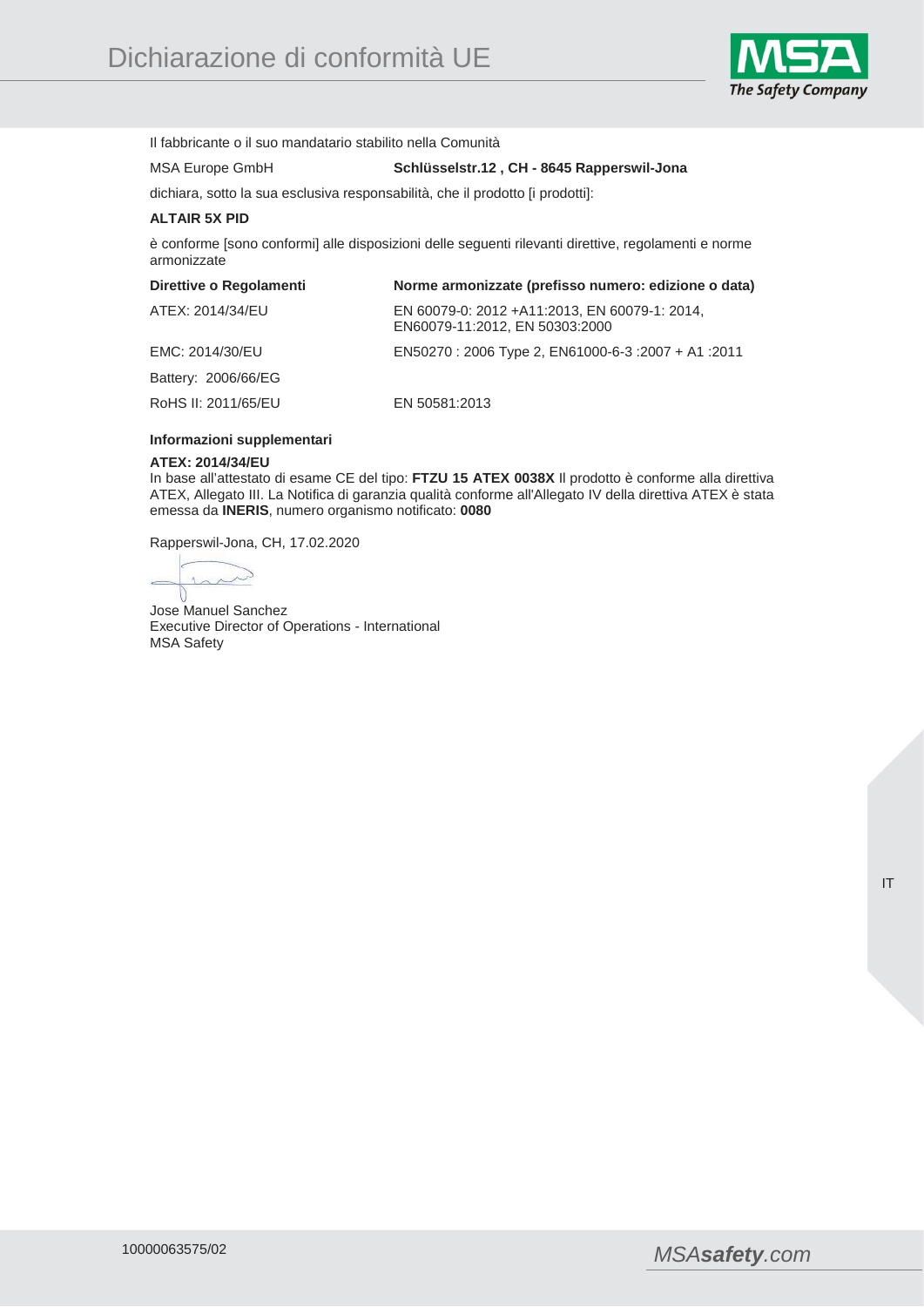

Gamintojas arba Bendrijoje įsikūręs jo įgaliotasis atstovas

# MSA Europe GmbH **Schlüsselstr.12 , CH - 8645 Rapperswil-Jona**

savo atsakomybe pareiškia, kad gaminys (-iai):

## **ALTAIR 5X PID**

išpildo šių susijusių direktyvų, reglamentų ir darniųjų standartų reikalavimus

| Direktyva arba reglamentas | Darnusis standartas (prefikso numeris: taisymo data)                            |
|----------------------------|---------------------------------------------------------------------------------|
| ATEX: 2014/34/EU           | EN 60079-0: 2012 +A11:2013, EN 60079-1: 2014,<br>EN60079-11:2012, EN 50303:2000 |
| EMC: 2014/30/EU            | EN50270 : 2006 Type 2, EN61000-6-3 :2007 + A1 :2011                             |
| Battery: 2006/66/EG        |                                                                                 |
| RoHS II: 2011/65/EU        | EN 50581:2013                                                                   |

## **Papildoma informacija**

#### **ATEX: 2014/34/EU**

Remiantis EB tipo patikros pažymėjimu: **FTZU 15 ATEX 0038X** gaminys atitinka ATEX direktyvos III priedą. Kokybės užtikrinimo pranešimą, kuris atitinka ATEX direktyvos IV priedą, išdavė **INERIS**, notifikuotosios įstaigos numeris: **0080**

Rapperswil-Jona, CH, 17.02.2020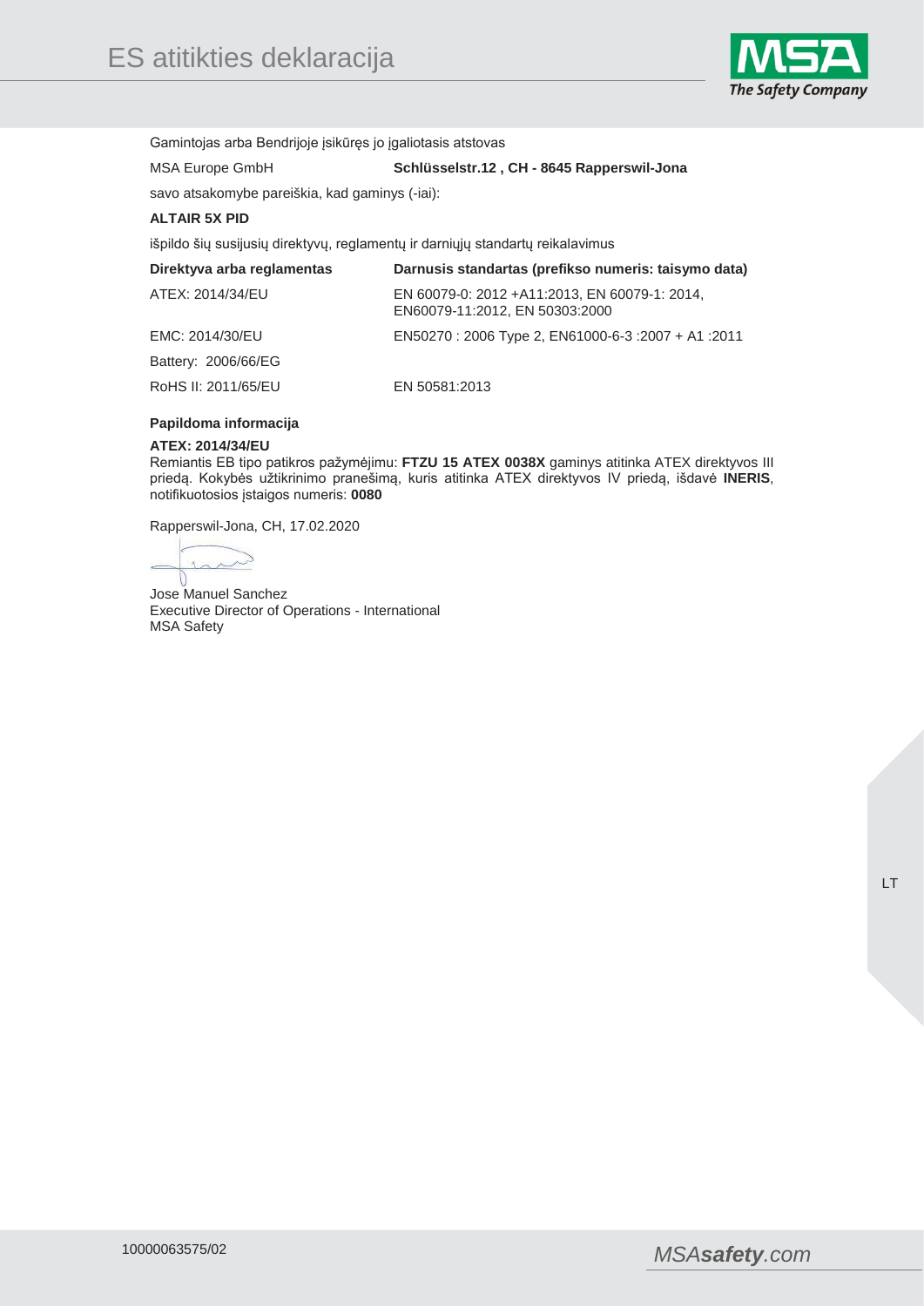

Ražotājs vai tā pilnvarots pārstāvis, kas reģistrēts kopienā

MSA Europe GmbH **Schlüsselstr.12 , CH - 8645 Rapperswil-Jona** 

Uzņemoties pilnu atbildību, apliecina, ka produkts(-i):

## **ALTAIR 5X PID**

Atbilst tālāk minētajām attiecīgajām direktīvām, regulām un harmonizētajiem standartiem

| Direktīva vai Regula | Harmonizētie standarti (prefiksa numurs: redakcija vai<br>datums)                |
|----------------------|----------------------------------------------------------------------------------|
| ATEX: 2014/34/EU     | EN 60079-0: 2012 + A11:2013, EN 60079-1: 2014,<br>EN60079-11:2012, EN 50303:2000 |
| EMC: 2014/30/EU      | 2011: 41 + 2007 1000-6-3 + 2007 + 2011 EN50270                                   |
| Battery: 2006/66/EG  |                                                                                  |
| RoHS II: 2011/65/EU  | EN 50581:2013                                                                    |

## **Papildu informācija**

#### **ATEX: 2014/34/EU**

Atbilstoši EK veida pārbaudes sertifikātam: **FTZU 15 ATEX 0038X** produkts atbilst ATEX Direktīvas III. pielikumam. Paziņojumu par kvalitātes nodrošināšanu atbilstoši ATEX Direktīvas IV. pielikumam izdevusi **INERIS**, Paziņotās iestādes numurs: **0080**

Rapperswil-Jona, CH, 17.02.2020

 $\sim$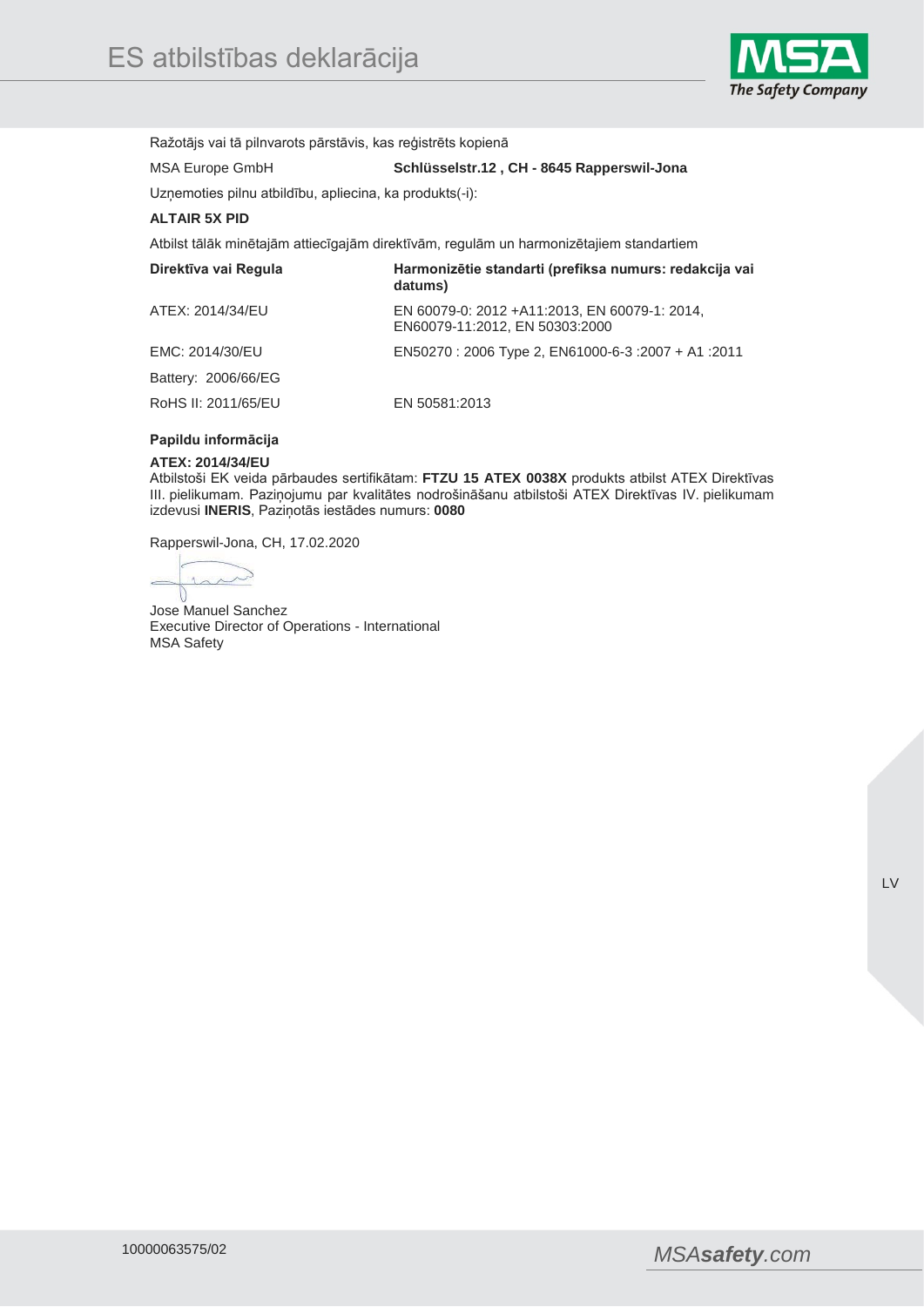

Il-manifattur jew ir-rappreżentant awtorizzat tiegħu stabbilit fil-komunità

MSA Europe GmbH **Schlüsselstr.12 , CH - 8645 Rapperswil-Jona** 

# Jiddikjara taħt ir-responsabbiltà unika tiegħu li l-prodott(i): **ALTAIR 5X PID**

Huwa konformi mad-direttivi, ir-regolamenti u l-istandards armonizzati rilevanti li ġejjin

| Direttiva jew Regolament | Standards armonizzati (Numru tal-Prefiss: Edizzioni jew<br>Data)                 |
|--------------------------|----------------------------------------------------------------------------------|
| ATEX: 2014/34/EU         | EN 60079-0: 2012 + A11:2013, EN 60079-1: 2014,<br>EN60079-11:2012, EN 50303:2000 |
| EMC: 2014/30/EU          | EN50270: 2006 Type 2, EN61000-6-3: 2007 + A1: 2011                               |
| Battery: 2006/66/EG      |                                                                                  |
| RoHS II: 2011/65/EU      | EN 50581:2013                                                                    |

### **Informazzjoni Addizzjonali**

#### **ATEX: 2014/34/EU**

Abbażi taċ-Ċertifikat tal-Eżami tat-Tip tal-KE: **FTZU 15 ATEX 0038X** il-prodott jikkonforma mal-Anness III tad-direttiva ATEX. In-Notifika tal-Assigurazzjoni tal-Kwalità li tikkonforma mal-Anness IV tad-Direttiva ATEX inħarġet minn **INERIS**, numru tal-Korp Notifikat: **0080**

Rapperswil-Jona, CH, 17.02.2020

 $\sim$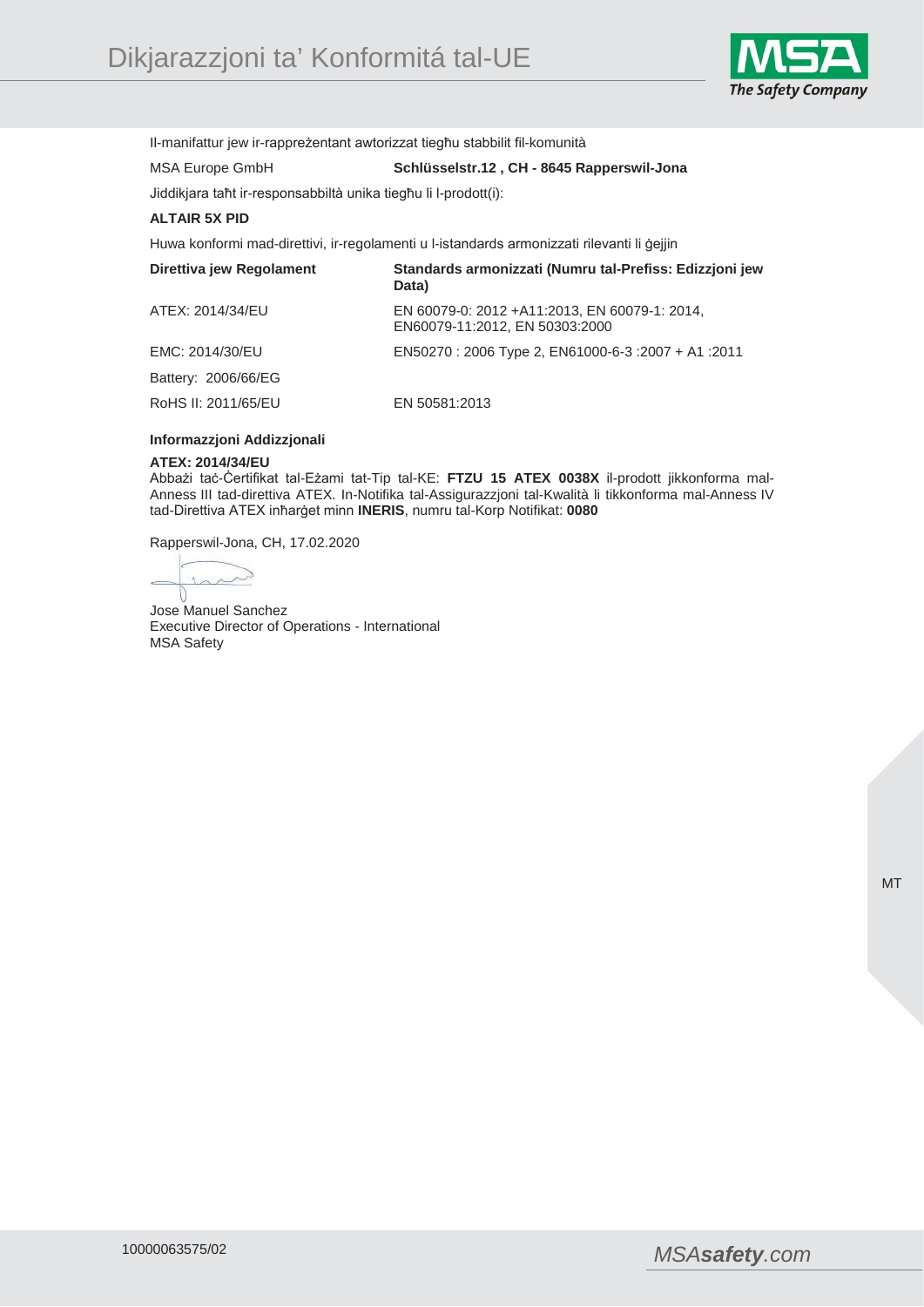

O fabricante ou o representante autorizado na região

## MSA Europe GmbH **Schlüsselstr.12 , CH - 8645 Rapperswil-Jona**

Declara em virtude da sua exclusiva responsabilidade que o(s) produto(s):

## **ALTAIR 5X PID**

Se encontra(m) em conformidade com as disposições das seguintes diretivas, regulamentos e normas harmonizadas relevantes

| Diretiva ou Regulamento | Normas harmonizadas (Número de prefixo: Edição ou<br>data)                      |
|-------------------------|---------------------------------------------------------------------------------|
| ATEX: 2014/34/EU        | EN 60079-0: 2012 +A11:2013, EN 60079-1: 2014,<br>EN60079-11:2012, EN 50303:2000 |
| EMC: 2014/30/EU         | 2011: EN50270 : 2006 Type 2, EN61000-6-3 : 2007 + A1 : 2011                     |
| Battery: 2006/66/EG     |                                                                                 |
| RoHS II: 2011/65/EU     | EN 50581:2013                                                                   |

#### **Informações adicionais**

#### **ATEX: 2014/34/EU**

Com base no Certificado de Exame CE de Tipo: **FTZU 15 ATEX 0038X**o produto encontra-se em conformidade com a Diretiva ATEX, Anexo III. A Notificação de Garantia de Qualidade, em conformidade com o Anexo IV da Diretiva ATEX, foi emitida pelo **INERIS**, Organismo Notificado número: **0080**

Rapperswil-Jona, CH, 17.02.2020

 $\overline{\phantom{a}}$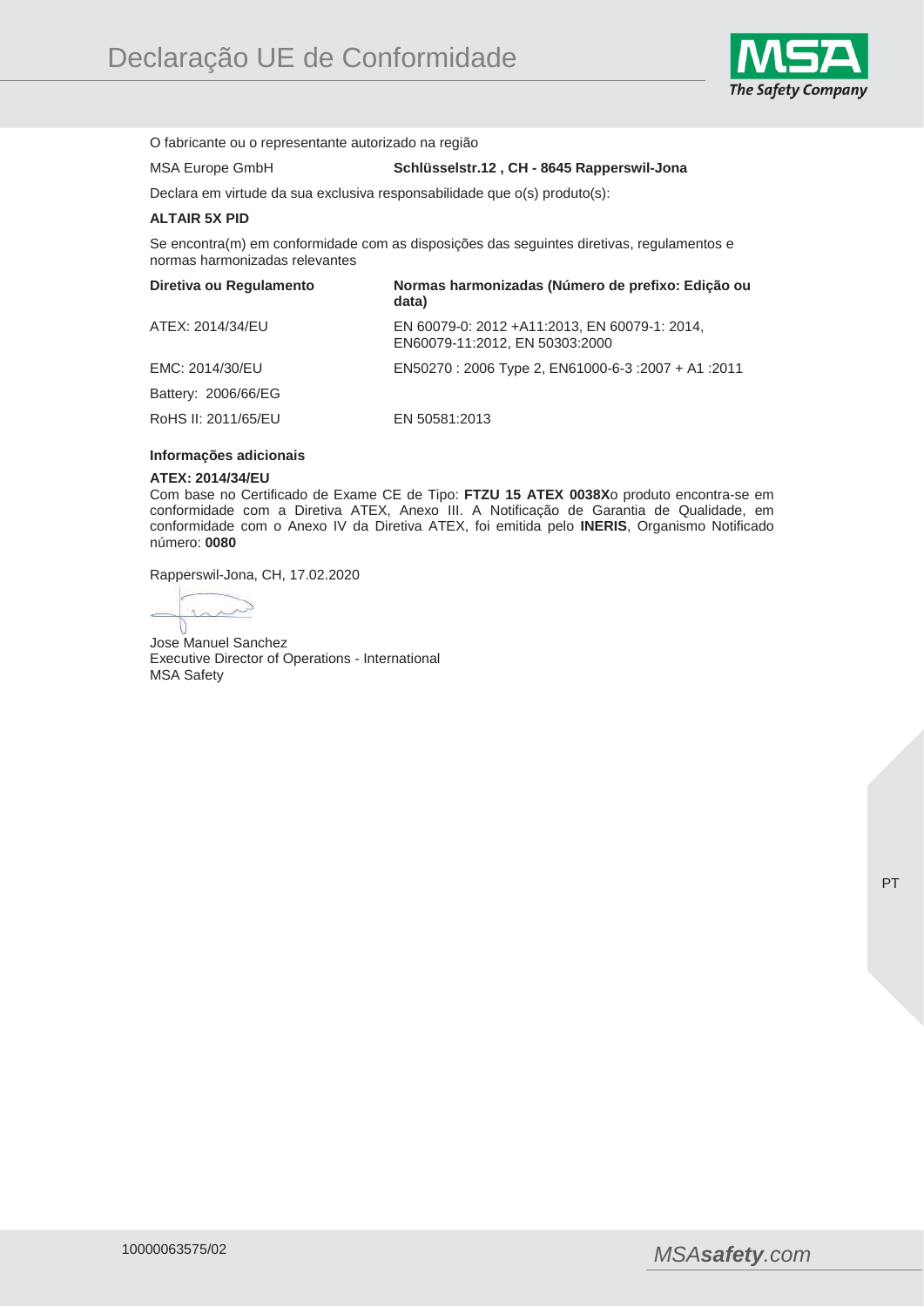

Producătorul sau reprezentantul său autorizat pe plan local

## MSA Europe GmbH **Schlüsselstr.12 , CH - 8645 Rapperswil-Jona**

Declară pe propria răspundere că produsul(ele):

## **ALTAIR 5X PID**

este în conformitate cu următoarele directive, regulamente și standarde armonizate relevante

| Directiva sau Regulamentul | Standarde armonizate (număr prefix: Ediția sau Data)                            |
|----------------------------|---------------------------------------------------------------------------------|
| ATEX: 2014/34/EU           | EN 60079-0: 2012 +A11:2013, EN 60079-1: 2014,<br>EN60079-11:2012, EN 50303:2000 |
| EMC: 2014/30/EU            | 2011: EN50270 : 2006 Type 2, EN61000-6-3 : 2007 + A1 : 2011                     |
| Battery: 2006/66/EG        |                                                                                 |
| RoHS II: 2011/65/EU        | EN 50581:2013                                                                   |

## **Informații suplimentare**

#### **ATEX: 2014/34/EU**

Bazat pe Certificatul de Examinare Tip CE: **FTZU 15 ATEX 0038X** că produsul este conform cu Directiva ATEX, Anexa III. Notificarea de Asigurare a Calității este în conformitate cu Anexa IV a Directivei ATEX emisă de **INERIS**, număr Organism Notificat: **0080**

Rapperswil-Jona, CH, 17.02.2020

 $\lambda$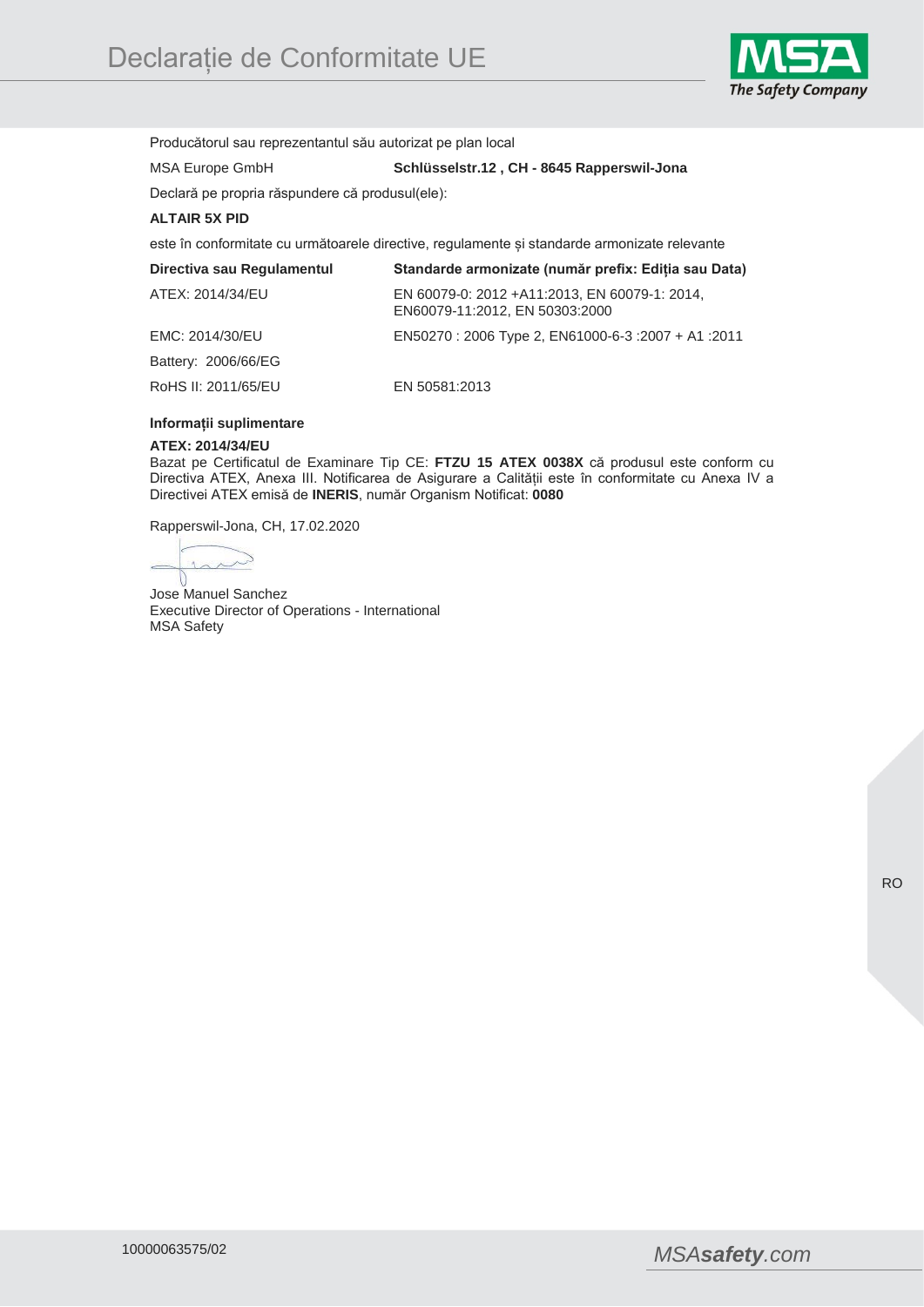

Tillverkaren eller dennes representant som är etablerad i gemenskapen

MSA Europe GmbH **Schlüsselstr.12 , CH - 8645 Rapperswil-Jona** 

försäkrar under eget ansvar att produkten/produkterna:

## **ALTAIR 5X PID**

överensstämmer med följande relevanta direktiv, förordningar och harmoniserade standarder

| Direktiv eller förordning | Harmoniserade standarder (prefixnummer: utgåva eller<br>datum)                  |
|---------------------------|---------------------------------------------------------------------------------|
| ATEX: 2014/34/EU          | EN 60079-0: 2012 +A11:2013, EN 60079-1: 2014,<br>EN60079-11:2012, EN 50303:2000 |
| EMC: 2014/30/EU           | EN50270: 2006 Type 2, EN61000-6-3: 2007 + A1: 2011                              |
| Battery: 2006/66/EG       |                                                                                 |
| RoHS II: 2011/65/EU       | EN 50581:2013                                                                   |

#### **Ytterligare information**

#### **ATEX: 2014/34/EU**

Baserat på EG-typintyget: **FTZU 15 ATEX 0038X** överensstämmer produkten med ATEX-direktivet, bilaga III. Meddelande om kvalitetssäkring i enlighet med bilaga IV till ATEX-direktivet har utfärdats av **INERIS**, det anmälda organets identifikationsnummer: **0080**

Rapperswil-Jona, CH, 17.02.2020

 $\sim$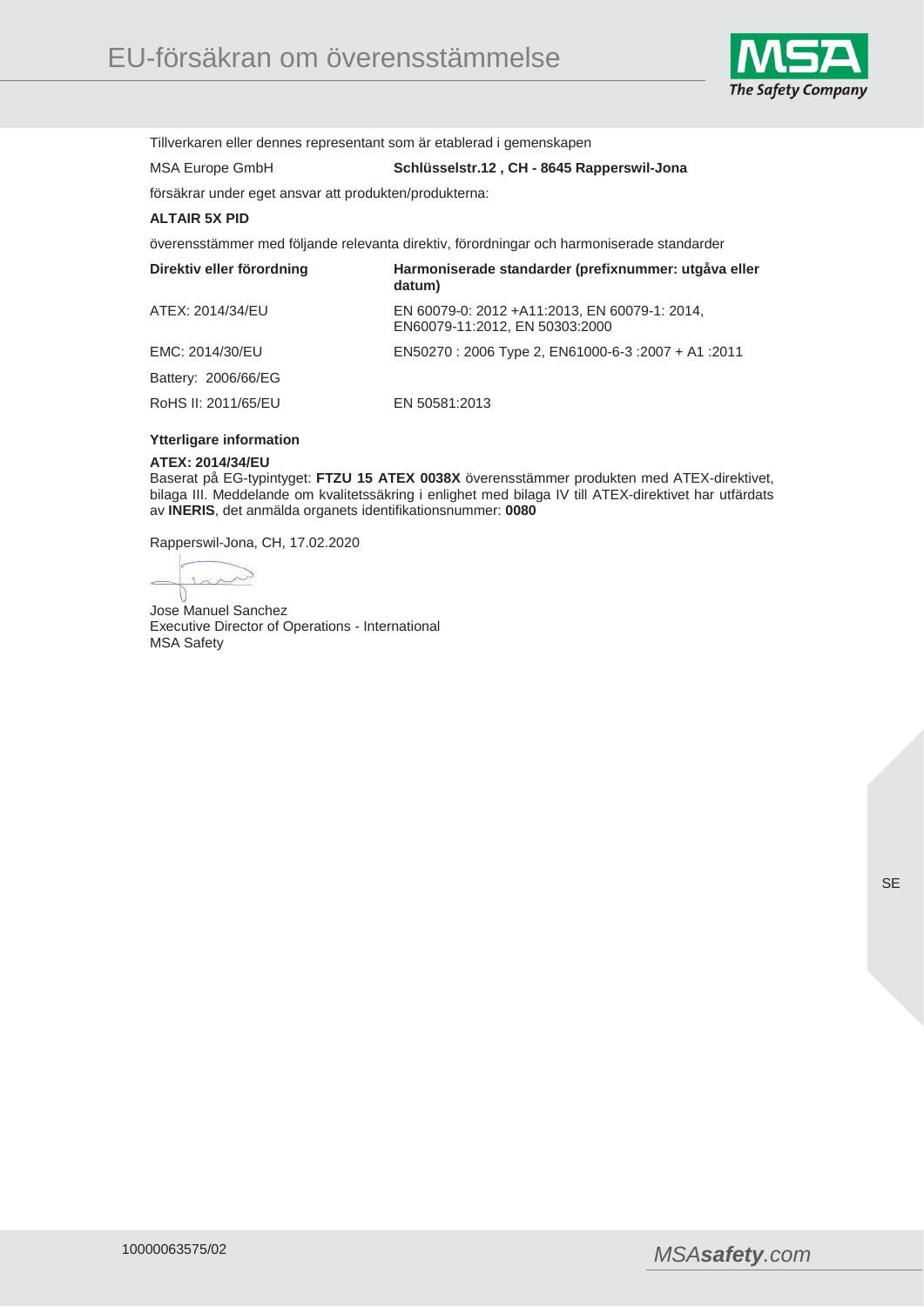

Proizvajalec ali njegov pooblaščeni predstavnik s sedežem v Evropski skupnosti

## MSA Europe GmbH **Schlüsselstr.12 , CH - 8645 Rapperswil-Jona**

na lastno odgovornost izjavlja, da je/so izdelek(-ki):

## **ALTAIR 5X PID**

v skladu s spodaj navedenimi ustreznimi direktivami, uredbami in usklajenimi standardi.

| Direktiva ali uredba | Usklajeni standardi (predpona: izdaja ali datum)                                |
|----------------------|---------------------------------------------------------------------------------|
| ATEX: 2014/34/EU     | EN 60079-0: 2012 +A11:2013, EN 60079-1: 2014,<br>EN60079-11:2012, EN 50303:2000 |
| EMC: 2014/30/EU      | 2011: EN50270 : 2006 Type 2, EN61000-6-3 : 2007 + A1 : 2011                     |
| Battery: 2006/66/EG  |                                                                                 |
| RoHS II: 2011/65/EU  | EN 50581:2013                                                                   |

## **Dodatne informacije**

#### **ATEX: 2014/34/EU**

Na podlagi potrdila o ES-pregledu tipa: **FTZU 15 ATEX 0038X** je izdelek v skladu z Direktivo ATEX, Priloga III. Izjavo o presoji sistema kakovosti, ki je v skladu s Prilogo IV k Direktivi ATEX, je izdal **INERIS**, številka priglašenega organa: **0080**

Rapperswil-Jona, CH, 17.02.2020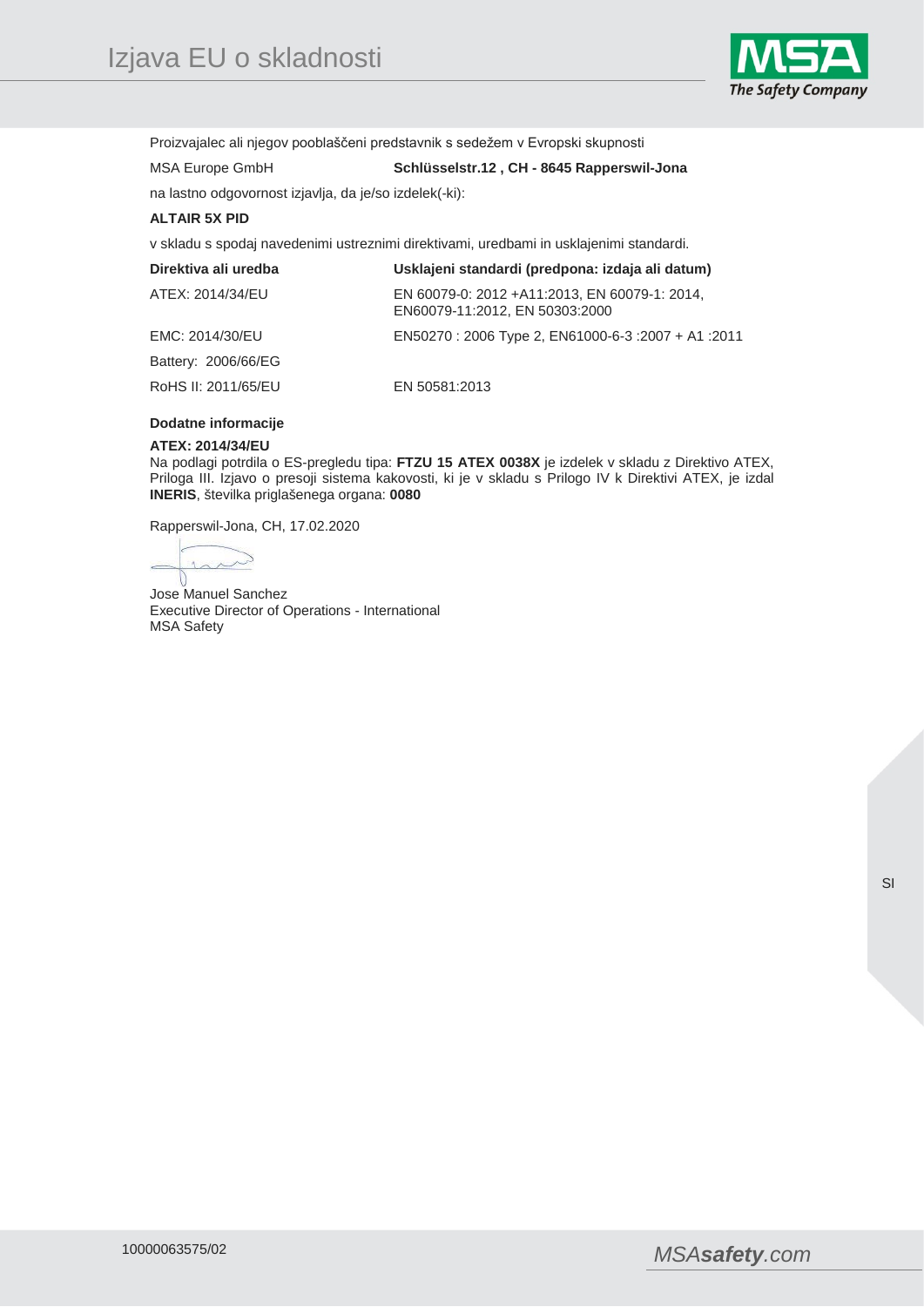

Výrobca alebo jeho autorizovaný zástupca stanovený v spoločenstve

MSA Europe GmbH **Schlüsselstr.12 , CH - 8645 Rapperswil-Jona** 

vyhlasujú na svoju výhradnú zodpovednosť, že produkt(-y):

## **ALTAIR 5X PID**

je v súlade s nasledujúcimi relevantnými smernicami, predpismi a harmonizovanými normami

| Smernica alebo predpis | Harmonizované normy (predčíslie: vydanie alebo dátum)                           |
|------------------------|---------------------------------------------------------------------------------|
| ATEX: 2014/34/EU       | EN 60079-0: 2012 +A11:2013, EN 60079-1: 2014,<br>EN60079-11:2012, EN 50303:2000 |
| EMC: 2014/30/EU        | 2011: 41 + 2007 1000-6-3 + 2007 + 2011 EN50270 : 2006 Type 2, EN61000-6-3       |
| Battery: 2006/66/EG    |                                                                                 |
| RoHS II: 2011/65/EU    | EN 50581:2013                                                                   |

## **Doplňujúce informácie**

#### **ATEX: 2014/34/EU**

Na základe certifikátu o typovej skúške ES: **FTZU 15 ATEX 0038X** je produkt v súlade so smernicou ATEX, Dodatok III. Oznámenie o zaistení kvality vyhovujúce dodatku IV smernice ATEX vydal **INERIS**, číslo notifikovaného orgánu: **0080**

Rapperswil-Jona, CH, 17.02.2020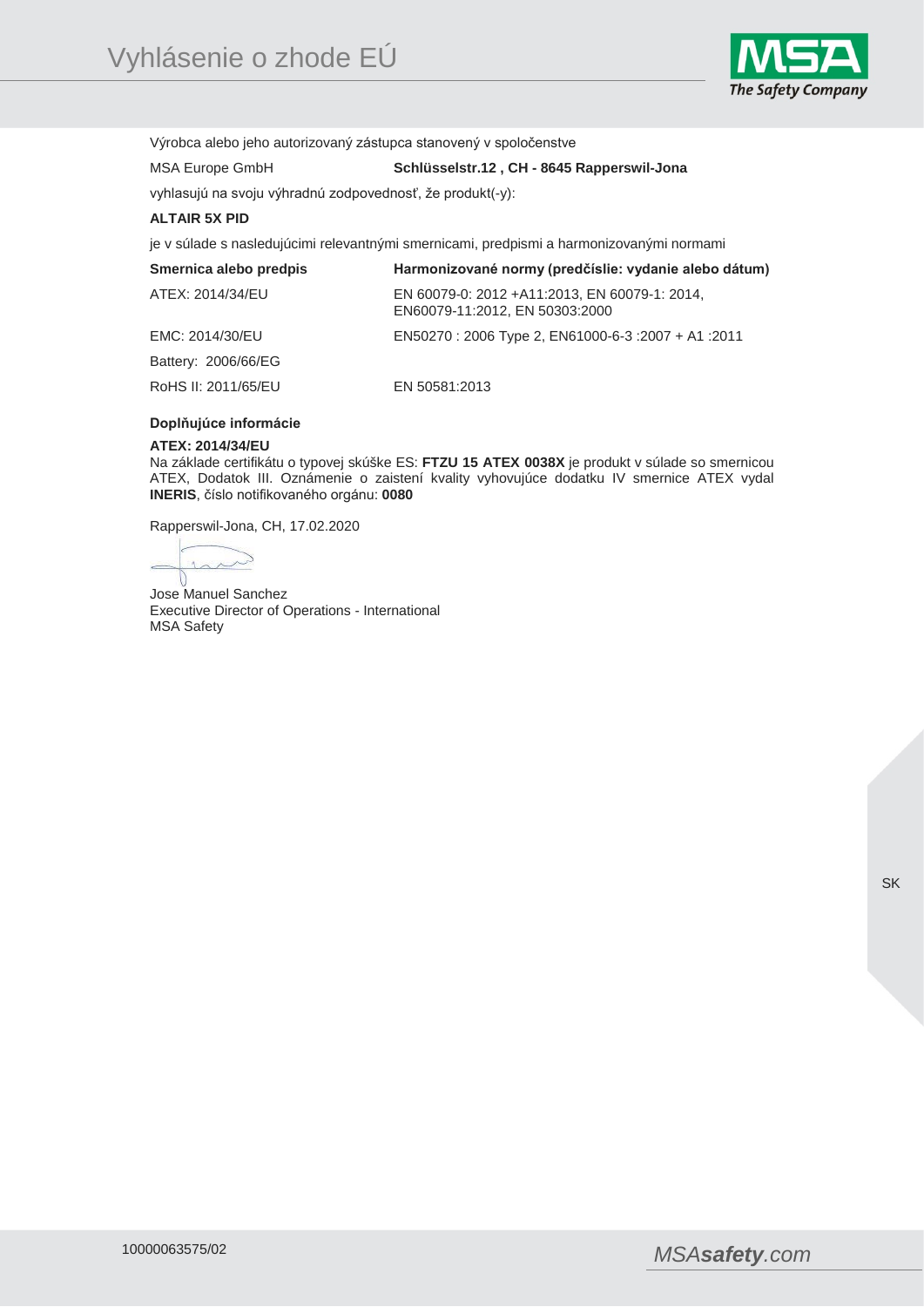

Toplulukta kurulmuş imalatçı veya yetkili temsilcisi

MSA Europe GmbH **Schlüsselstr.12 , CH - 8645 Rapperswil-Jona** 

Yalnız kendi sorumluluğunda beyan eder ki ürün (ürünler):

## **ALTAIR 5X PID**

Aşağıdaki direktifler, yönetmelikler ve uyumlaştırılmış standartlar ile uyumludur

| Direktif veya Yönetmelik | Uyumlaştırılmış standartlar (Önek Sayısı: Yayım veya<br>Tarih)                  |
|--------------------------|---------------------------------------------------------------------------------|
| ATEX: 2014/34/EU         | EN 60079-0: 2012 +A11:2013, EN 60079-1: 2014,<br>EN60079-11:2012, EN 50303:2000 |
| EMC: 2014/30/EU          | EN50270 : 2006 Type 2, EN61000-6-3 : 2007 + A1 : 2011                           |
| Battery: 2006/66/EG      |                                                                                 |
| RoHS II: 2011/65/EU      | EN 50581:2013                                                                   |

## **Ek Bilgiler**

#### **ATEX: 2014/34/EU**

EC Tipi İnceleme Sertifikası: **FTZU 15 ATEX 0038X** ürünün ATEX direktifi, Ek III ile uyumlu olduğunu beyan eder. ATEX Direktifi'nin Ek IV'üne uygun Kalite Güvence Bildirimi **INERIS** tarafından düzenlenmiştir, Onaylayan Kuruluş numarası: **0080**

Rapperswil-Jona, CH, 17.02.2020

 $\sim$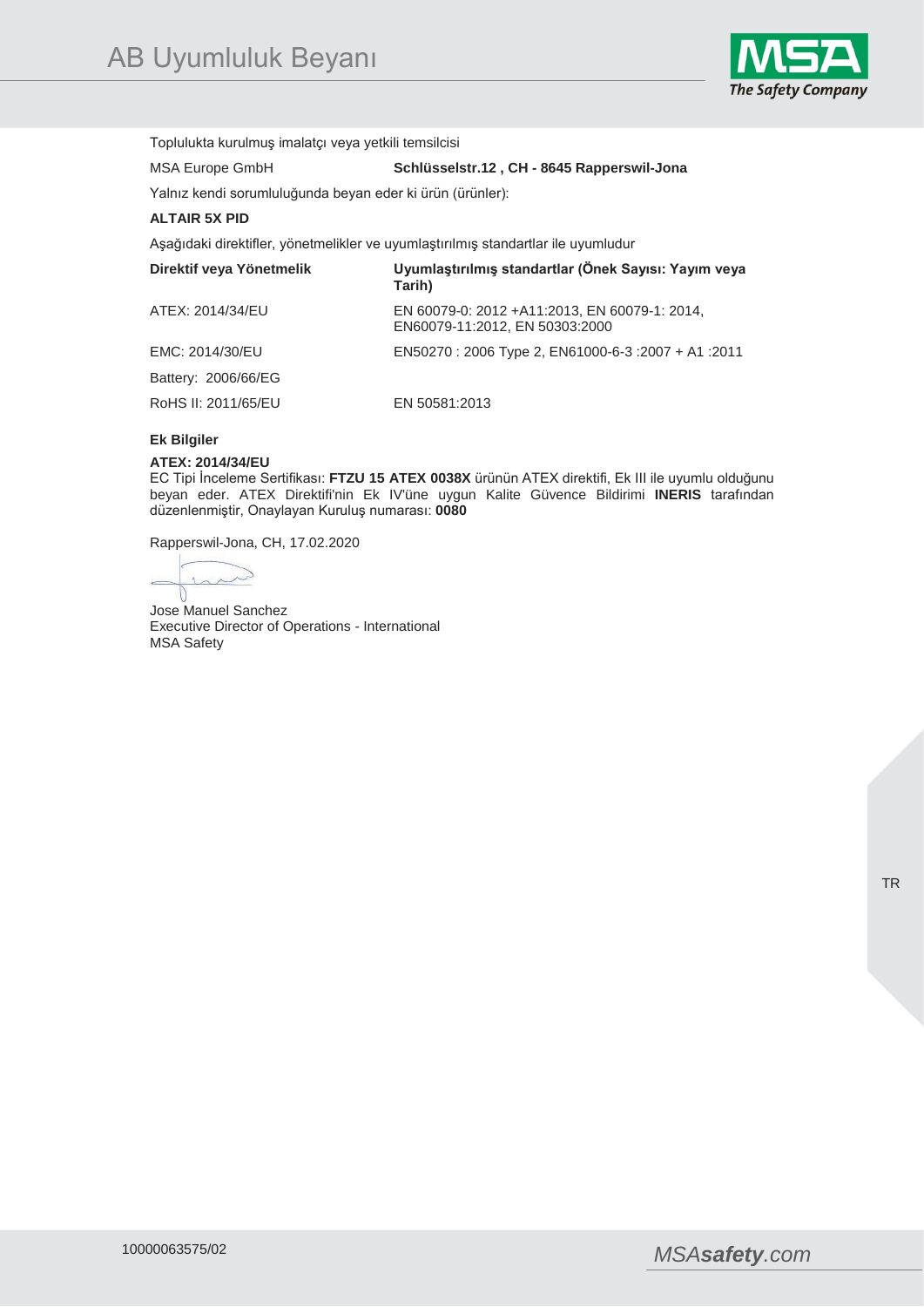

Dearbhaíonn an déantúsóir nó a ionadaí údaraithe atá bunaithe sa phobal

# MSA Europe GmbH **Schlüsselstr.12 , CH - 8645 Rapperswil-Jona**

faoina fhreagracht aonair go bhfuil an táirge/na táirgí:

## **ALTAIR 5X PID**

I gcomhréir leis na treoracha, rialacháin agus caighdeáin chuibhithe ábhartha seo a leanas

| Treoir nó Rialachán | Caighdeáin chuibhithe (Uimhr Réimíre: Eagrán nó Dáta)                            |
|---------------------|----------------------------------------------------------------------------------|
| ATEX: 2014/34/EU    | EN 60079-0: 2012 + A11:2013, EN 60079-1: 2014,<br>EN60079-11:2012, EN 50303:2000 |
| EMC: 2014/30/EU     | 2011: 41 + 2007 1000-6-3 + 2007 + 2011 EN50270                                   |
| Battery: 2006/66/EG |                                                                                  |
| RoHS II: 2011/65/EU | EN 50581:2013                                                                    |

## **Eolas breise**

#### **ATEX: 2014/34/EU**

Bunaithe ar dheimhniú CE ar chineálscrúdú: **FTZU 15 ATEX 0038X** comhlíonann an táirge treoir ATEX, Aguisín III. Tá Fógra um Dhearbhú Cáilíochta a chomhlíonann Aguisín IV de Threoir ATEX eisithe ag **INERIS**, uimhir Chomhlacht a dtugtar fógra dó: **0080**

Rapperswil-Jona, CH, 17.02.2020